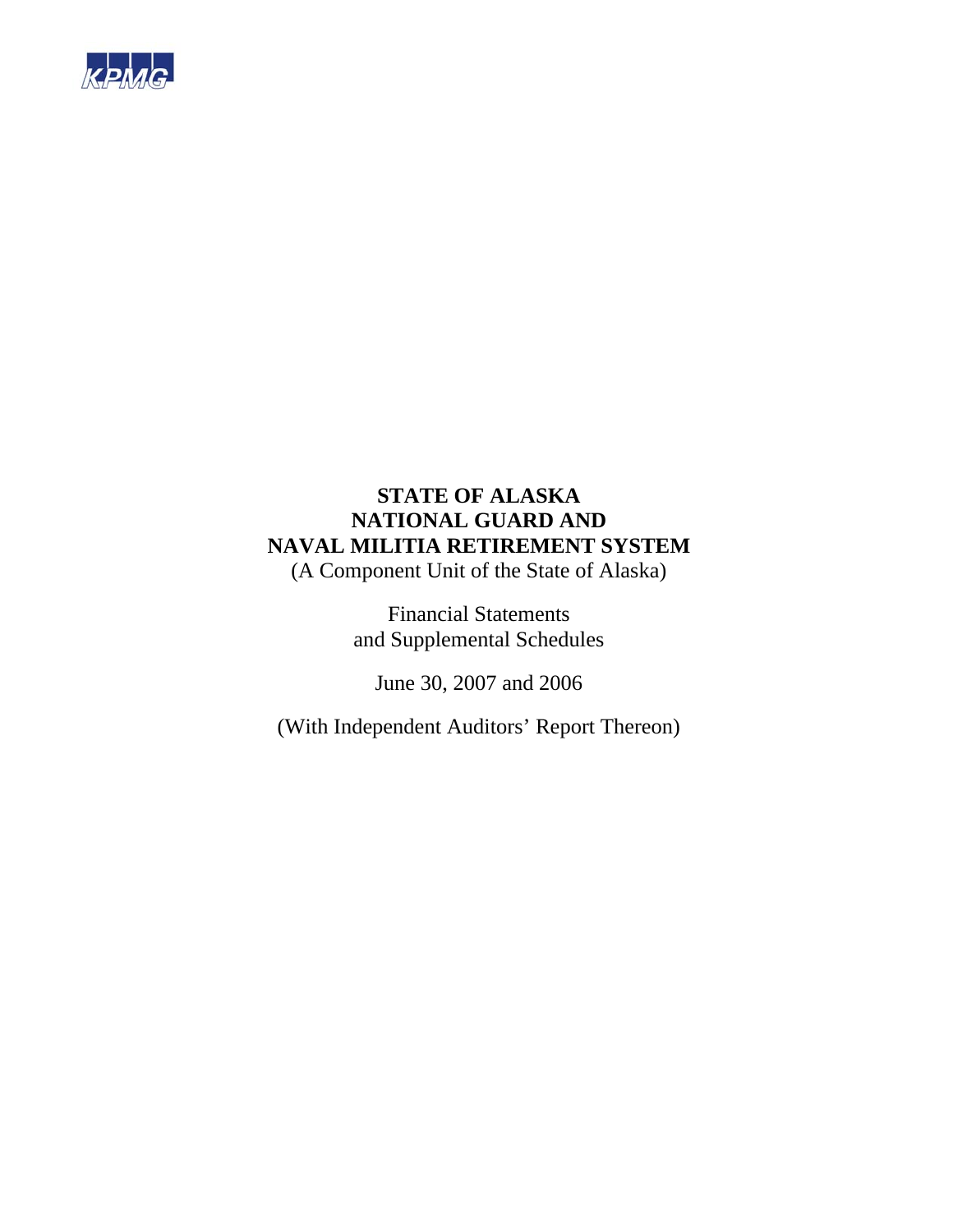(A Component Unit of the State of Alaska)

June 30, 2007 and 2006

### **Table of Contents**

|                                                                    | Pages     |
|--------------------------------------------------------------------|-----------|
| <b>Independent Auditors' Report</b>                                | $1 - 2$   |
| Management's Discussion and Analysis                               | $3 - 8$   |
| <b>Basic Financial Statements:</b>                                 |           |
| <b>Statements of Plan Net Assets</b>                               | 9         |
| Statements of Changes in Plan Net Assets                           | 10        |
| <b>Notes to Financial Statements</b>                               | $11 - 25$ |
| <b>Required Supplementary Information:</b>                         |           |
| <b>GASB Statement No. 25:</b>                                      |           |
| Schedule of Funding Progress                                       | 26        |
| Schedule of Employer Contributions                                 | 27        |
| Notes to Required Supplementary Information                        | $28 - 29$ |
| <b>Additional Information:</b>                                     |           |
| Schedule of Administrative and Investment Deductions               | 30        |
| Schedule of Payments to Consultants Other than Investment Advisors | 31        |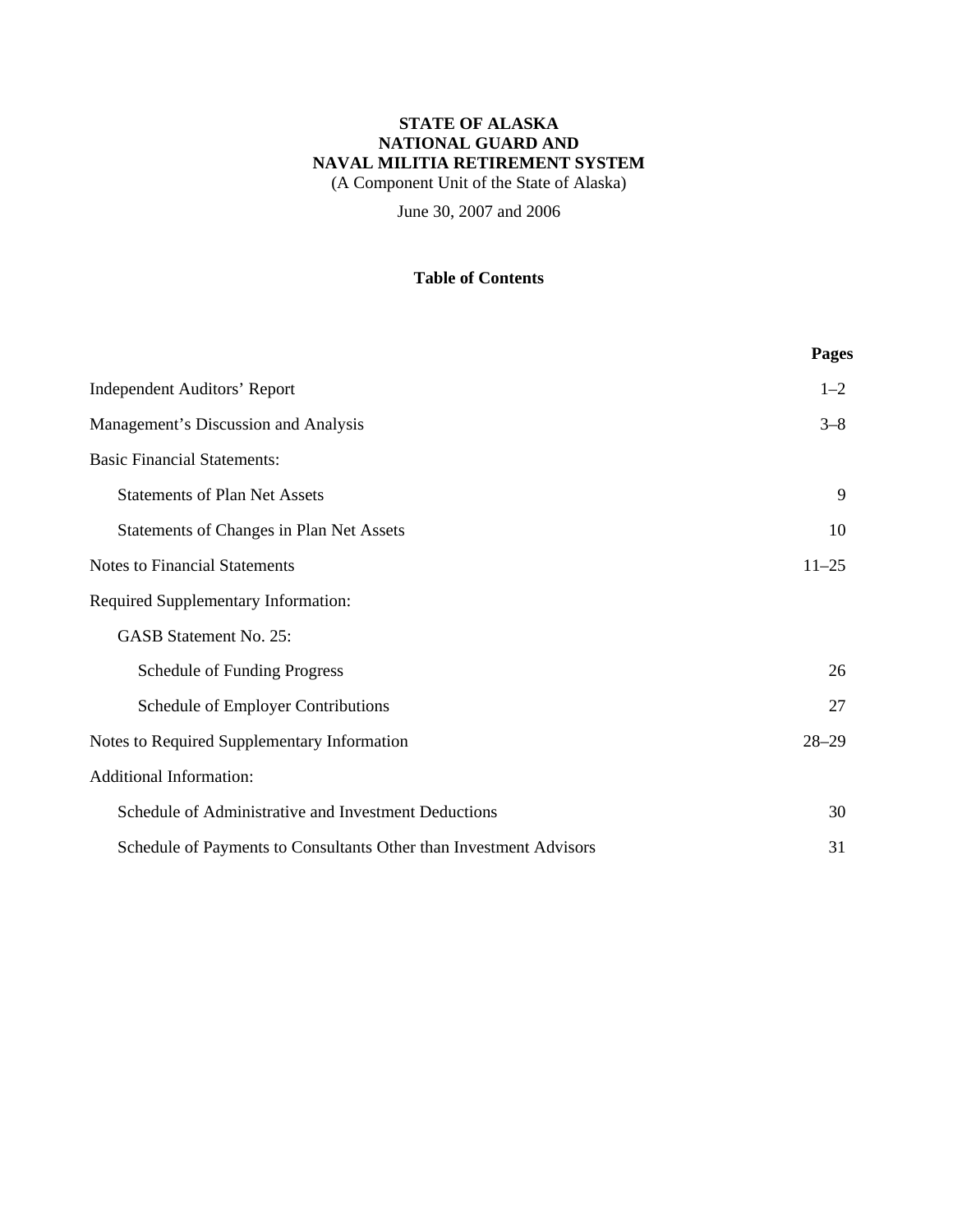

**KPMG LLP**  Suite 600 701 West Eighth Avenue Anchorage, AK 99501

### **Independent Auditors' Report**

Division of Retirement and Benefits State of Alaska National Guard and Naval Militia Retirement System:

We have audited the accompanying statements of plan net assets of the State of Alaska National Guard and Naval Militia Retirement System (Plan), a Component Unit of the State of Alaska, as of June 30, 2007 and 2006, and the related statements of changes in plan net assets for the years then ended. These financial statements are the responsibility of the Plan's management. Our responsibility is to express an opinion on these financial statements based on our audits.

We conducted our audits in accordance with auditing standards generally accepted in the United States of America. Those standards require that we plan and perform the audit to obtain reasonable assurance about whether the financial statements are free of material misstatement. An audit includes consideration of internal control over financial reporting as a basis for designing audit procedures that are appropriate in the circumstances, but not for the purpose of expressing an opinion on the effectiveness on the internal control over financial reporting. Accordingly, we express no such opinion. An audit also includes examining, on a test basis, evidence supporting the amounts and disclosures in the financial statements, assessing the accounting principles used and significant estimates made by management, as well as evaluating the overall financial statement presentation. We believe that our audits provide a reasonable basis for our opinion.

In our opinion, the financial statements referred to above present fairly, in all material respects, the plan net assets of the State of Alaska National Guard and Naval Militia Retirement System, a Component Unit of State of Alaska, as of June 30, 2007 and 2006, and the changes in plan net assets for the years then ended in conformity with U.S. generally accepted accounting principles.

The accompanying required supplementary information of management's discussion and analysis on pages 3 to 8 and schedules of funding progress and employer contributions on pages 26 through 29 are not a required part of the basic financial statements but are supplementary information required by U.S. generally accepted accounting principles. We have applied certain limited procedures, which consisted principally of inquiries of management regarding the methods of measurement and presentation of the required supplementary information. However, we did not audit the information and express no opinion on it.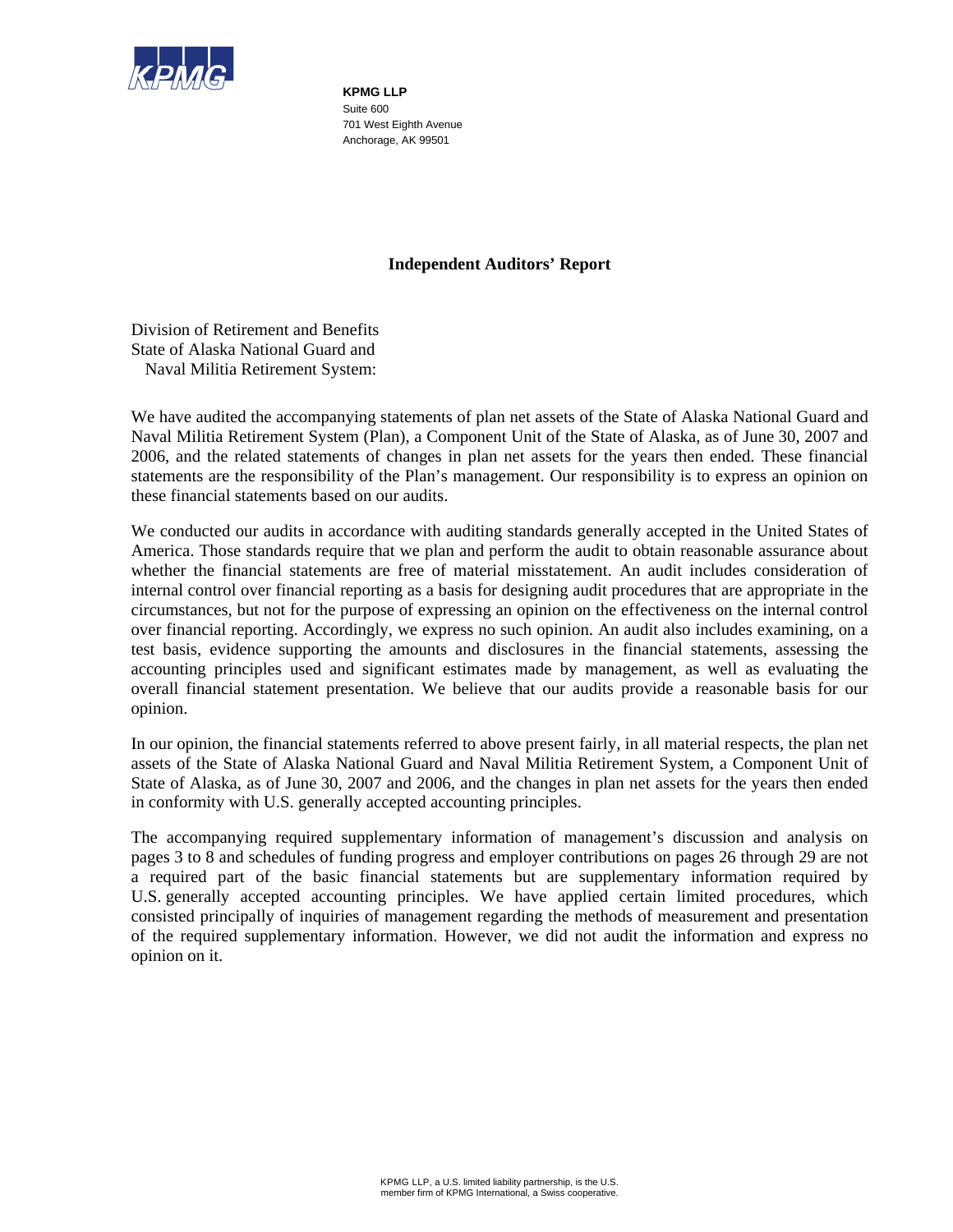

Our audits were conducted for the purpose of forming an opinion on the basic financial statements taken as a whole. Schedules 1 and 2 on pages 30 and 31 are presented for the purpose of additional analysis and are not a required part of the basic financial statements. This information is the responsibility of the Plan's management, has been subjected to the auditing procedures applied in the audits of the basic financial statements and, in our opinion, is fairly stated in all material respects in relation to the basic financial statements taken as a whole.



November 20, 2007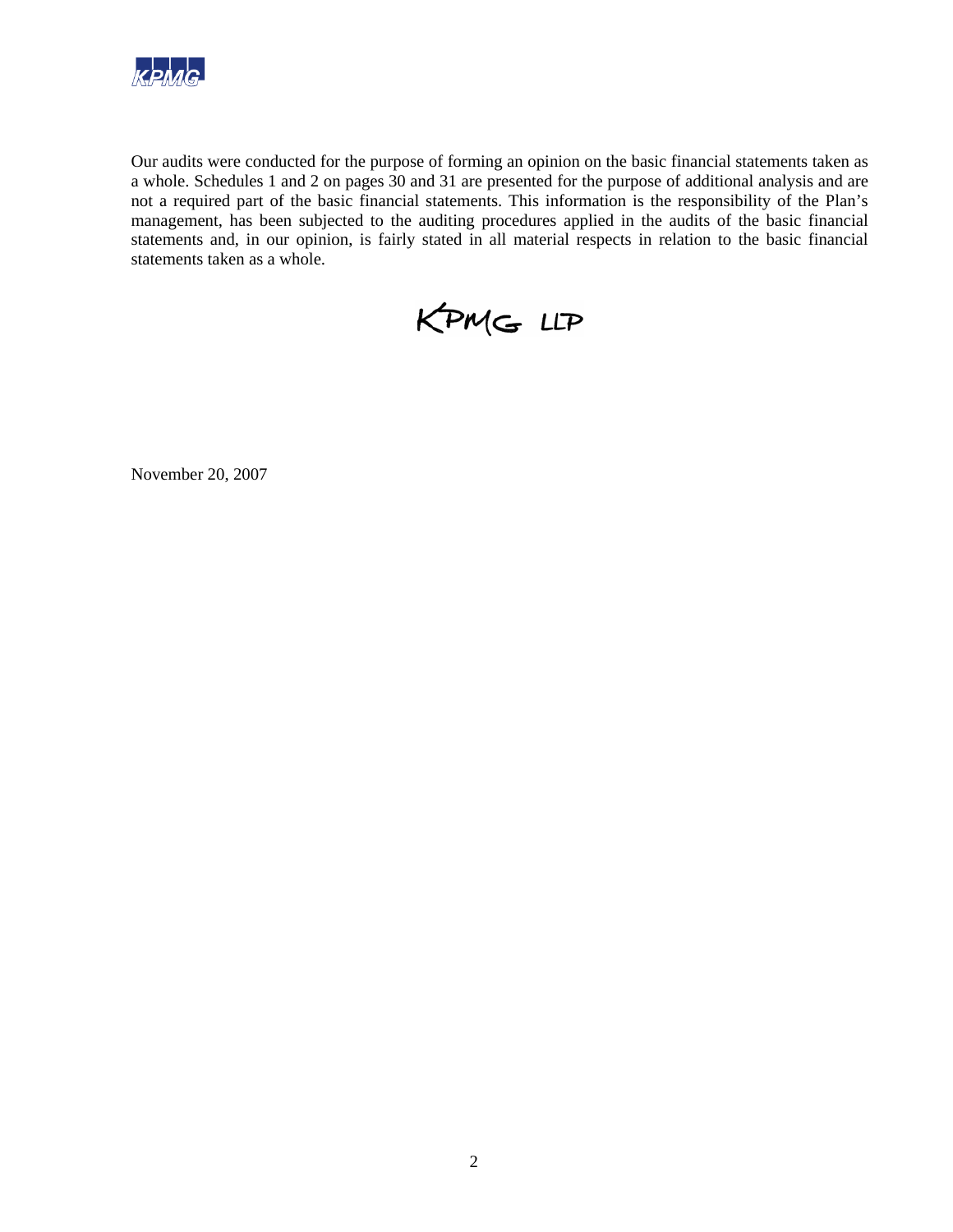(A Component Unit of the State of Alaska)

Management's Discussion and Analysis

June 30, 2007 and 2006

This section presents management's discussion and analysis (MD&A) of the National Guard and Naval Militia Retirement System's (Plan) financial position and performance for the years ended June 30, 2007 and 2006. This section is presented as a narrative overview and analysis. Please read the MD&A in conjunction with the financial statements, notes to the financial statements, required supplementary, and additional information to better understand the financial condition and performance of the Plan during the fiscal years ended June 30, 2007 and 2006. Information for fiscal year 2005 is presented for comparative purposes.

### **Financial Highlights**

The Plan's total assets exceeded its total liabilities by \$17,614,319 and \$15,587,569 at the close of fiscal years 2007 and 2006, respectively.

The Plan's net assets as of June 30, 2007 and 2006 increased by \$2,026,750 and \$1,081,317 or 13.0% and 7.5% over fiscal years 2006 and 2005, respectively.

Employer contributions received totaled \$1,737,406 and \$2,053,800 during fiscal years 2007 and 2006, respectively; a decrease of \$316,394 or 15.4% and an increase of \$57,000 and 2.9% from fiscal years 2006 and 2005, respectively.

Net investment income increased from \$878,091 in 2006 to \$2,194,596 in 2007 and decreased from \$949,094 in 2005 to \$878,091 in 2006; reflecting an increase of 149.9% and decrease of 7.5% from fiscal years 2006 and 2005, respectively.

Benefit payments totaled \$1,754,860 and \$1,740,146 during fiscal years 2007 and 2006, respectively; reflecting an increase of \$14,714 or 0.8% and a decrease of \$4,918 or 0.3% from fiscal years 2006 and 2005, respectively.

#### **Overview of the Financial Statements**

This discussion and analysis is intended to serve as an introduction to the Plan's basic financial statements. The Plan's basic financial statements are comprised of three components: (1) statement of plan net assets, (2) statement of changes in plan net assets, and (3) notes to financial statements. This report also contains required supplementary information in addition to the basic financial statements.

*Statement of Plan Net Assets* – This statement presents information regarding the Plan's assets, liabilities, and net assets. Net assets represent the total amount of assets less the total amount of liabilities.

*Statement of Changes in Plan Net Assets* – This statement presents how the Plan's net assets changed during the fiscal year as a result of contributions, investment income, and operating deductions.

The above statements represent resources available for investment and payment of benefits as of the fiscal year– end and the sources and uses of those funds during the fiscal year.

*Notes to Financial Statements* – The notes to the financial statements are an integral part of the financial statements and provide additional detailed information and schedules to better understand the Plan's financial statements.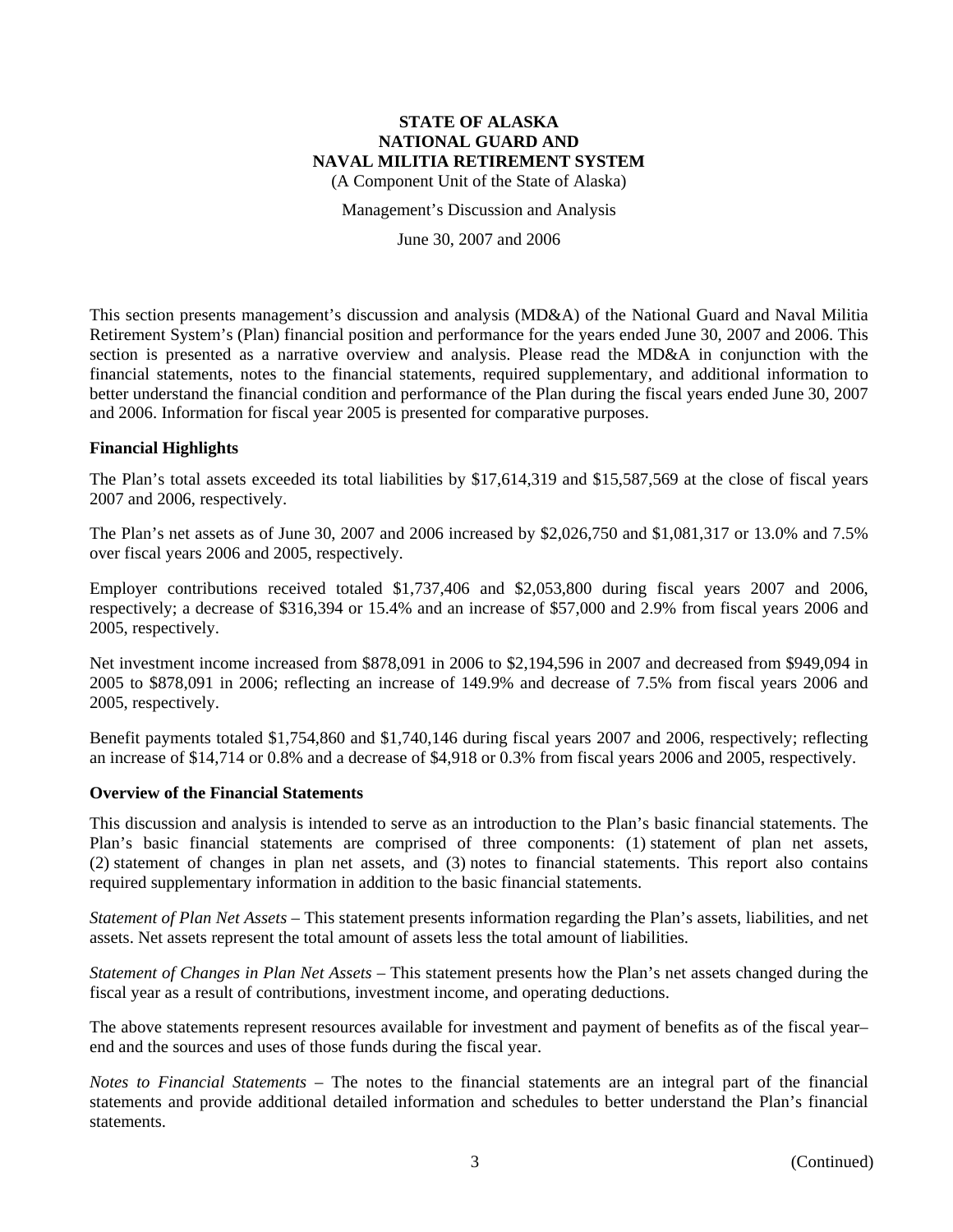(A Component Unit of the State of Alaska)

Management's Discussion and Analysis

### June 30, 2007 and 2006

#### **Overview of the Financial Statements (Cont.)**

*Required Supplementary Information* – The required supplementary information consists of two schedules and related notes concerning the funded status of the Plan and actuarial assumptions and methods used in the actuarial valuation.

*Other Supplementary Schedules* – Other schedules include detailed information on administrative and investment deductions incurred by the Plan and payments to consultants for professional services.

**Net Assets**

### **Condensed Financial Information**

| Increase/(decrease)                   |    |            |            |           |            |            |
|---------------------------------------|----|------------|------------|-----------|------------|------------|
| <b>Description</b>                    |    | 2007       | 2006       | Amount    | Percentage | 2005       |
| Assets:                               |    |            |            |           |            |            |
| Cash and cash equivalents             | \$ | 12.818     | 24.997     | (12, 179) | $(48.7)\%$ | 24,556     |
| Securities lending collateral         |    | 1,804,387  | 1,740,198  | 64,189    | 3.7        | 1,572,835  |
| Investments, at fair value            |    | 17,689,982 | 15,648,266 | 2,041,716 | 13.0       | 14,576,153 |
| Total assets                          |    | 19,507,187 | 17,413,461 | 2,093,726 | 12.0       | 16,173,544 |
| Liabilities:                          |    |            |            |           |            |            |
| Accrued expenses                      |    | 75.183     | 77.749     | (2,566)   | (3.3)      | 62,115     |
| Due to State of Alaska General Fund   |    | 13.298     | 7.945      | 5,353     | 67.4       | 32,342     |
| Securities lending collateral payable |    | 1,804,387  | 1,740,198  | 64,189    | 3.7        | 1,572,835  |
| <b>Total liabilities</b>              |    | 1,892,868  | 1,825,892  | 66,976    | 3.7        | 1,667,292  |
| Net assets                            |    | 17,614,319 | 15,587,569 | 2,026,750 | 13.0%      | 14,506,252 |

#### **Changes in Net Assets**

|                                                      |  |                        |                      |                         | Increase/(decrease) |                      |  |
|------------------------------------------------------|--|------------------------|----------------------|-------------------------|---------------------|----------------------|--|
| <b>Description</b>                                   |  | 2007                   | 2006                 | Amount                  | Percentage          | 2005                 |  |
| Net assets, beginning of year                        |  | 15,587,569             | 14,506,252           | 1,081,317               | 7.5%                | 13,391,055           |  |
| Additions:<br>Contributions<br>Net investment income |  | 1.737.406<br>2,194,596 | 2,053,800<br>878.091 | (316, 394)<br>1,316,505 | (15.4)<br>149.9     | 1,996,800<br>949,094 |  |
| Total additions                                      |  | 3,932,002              | 2,931,891            | 1,000,111               | 34.1                | 2,945,894            |  |
| Deductions:                                          |  |                        |                      |                         |                     |                      |  |
| Pension benefits<br>Administrative                   |  | 1,754,860<br>150,392   | 1.740.146<br>110,428 | 14.714<br>39,964        | 0.8<br>36.2         | 1,745,064<br>85,633  |  |
| Total deductions                                     |  | 1,905,252              | 1,850,574            | 54,678                  | 3.0                 | 1,830,697            |  |
| Increase in net assets                               |  | 2,026,750              | 1,081,317            | 945.433                 | 87.4                | 1,115,197            |  |
| Net assets, end of year                              |  | 17,614,319             | 15,587,569           | 2,026,750               | 13.0%               | 14,506,252           |  |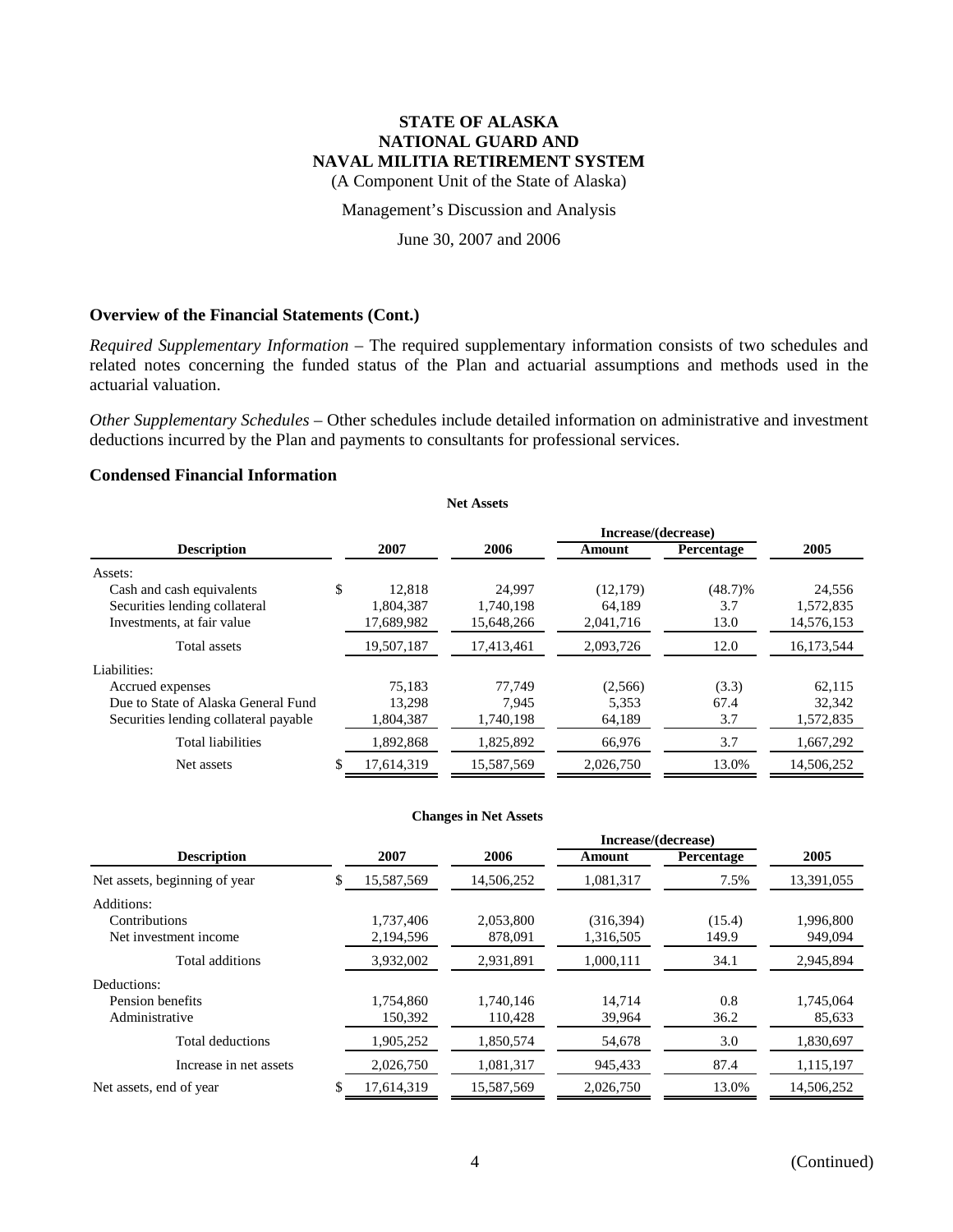(A Component Unit of the State of Alaska)

#### Management's Discussion and Analysis

June 30, 2007 and 2006

#### **Financial Analysis of the Plan**

The Statement of Plan Net Assets as of June 30, 2007 and 2006 showed total assets exceeding total liabilities by \$17,614,319 and \$15,587,569, respectively. These amounts represent the total plan assets held in trust for pension benefits on each of these dates. The entire amount is available to cover the Plan's obligations to pay benefits to its members and their beneficiaries.

These amounts also represent an increase in "Net assets held in trust for pension benefits" of \$2,026,750 and \$1,081,317 or 13.0% and 7.5% from fiscal years 2006 and 2005, respectively. Over the long term, employer contributions and investment income are expected to cover the pension costs of the Plan.

The investment of pension funds is a long–term undertaking. On an annual basis, the Alaska Retirement Management Board (ARMB) reviews and adopts an asset allocation strategy to ensure the asset mix will remain at an optimal risk/return level given the Plan's constraints and objectives. During fiscal year 2007, the ARMB adopted an asset allocation that included 30% in domestic equities, 10% in international equities, and 60% in domestic fixed income (including cash). This asset allocation is expected to provide a five–year median return of  $6.64\%$ .

For fiscal years 2007 and 2006, the Plan's investments generated a 13.30% and a 6.25% rate of return, respectively. The Plan's annualized rate of return was 8.81% over the last three years and 8.38% over the last five years.

#### **Actuarial Valuations and Funding Progress**

The overall objective of a pension fund is to accumulate sufficient funds to meet all expected future obligations to members. The employer contribution requirements are actuarially determined and funded by contributions from the State of Alaska, Department of Military and Veterans' Affairs (DMVA). Annually, DMVA includes an appropriation to fund the Plan for the cost determined. The Plan uses the Entry Age Normal method of funding. Employer contribution levels are recommended by the Actuary and adopted by the ARMB biennially. The ratio of assets to liabilities decreased from 67.8% to 61.2% during the two–year period ending June 30, 2006. This decrease was due to a combination of the effects of the changes in assumptions and methods used in the valuation, as well as a demographic loss based on the experience of the system since the last valuation. The result was a total actuarial loss to the system of approximately \$1.9 million for the two-year period. Progress continues toward achieving and maintaining the funding objectives of the Plan.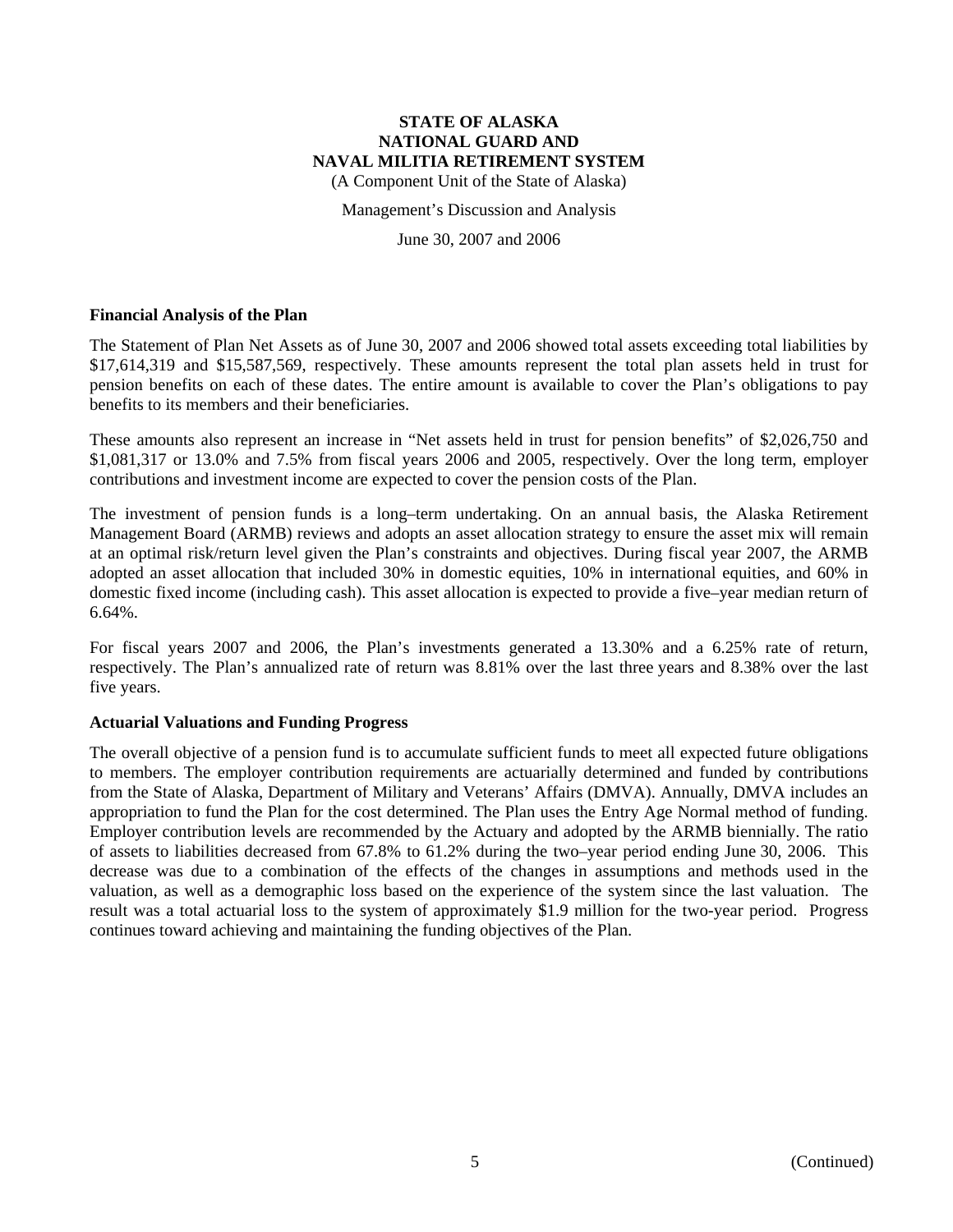(A Component Unit of the State of Alaska)

Management's Discussion and Analysis

June 30, 2007 and 2006

### **Actuarial Valuations and Funding Progress (Cont.)**

A summary of the actuarial assumptions and methods is presented in the Notes to Required Supplementary Information. The assumptions, when applied in combination, fairly represent past and anticipated future experience of the Plan.

|                     |    | <b>Valuation year</b> |             |  |  |
|---------------------|----|-----------------------|-------------|--|--|
|                     |    | 2006                  | <b>2004</b> |  |  |
| Valuation assets    | S. | 15,587,569            | 13.391.055  |  |  |
| Accrued liabilities |    | 25,457,589            | 19,749,305  |  |  |
| Funding ratio       |    | 61.2%                 | 67.8%       |  |  |

### **Contributions and Investment Income**

The additions required to fund retirement benefits are accumulated through a combination of employer contributions and net investment income.

|                               | <b>Additions</b> |           |            |                     |           |  |
|-------------------------------|------------------|-----------|------------|---------------------|-----------|--|
|                               |                  |           |            | Increase/(decrease) |           |  |
|                               | 2007             | 2006      | Amount     | <b>Percentage</b>   | 2005      |  |
| <b>Employer contributions</b> | 1.737.406        | 2,053,800 | (316, 394) | (15.4)%             | 1,996,800 |  |
| Net investment income         | 2,194,596        | 878.091   | 1,316,505  | 149.9               | 949,094   |  |
| Total                         | 3.932.002        | 2,931,891 | .000.111   | 34.1%               | 2,945,894 |  |

Employer contributions decreased from \$2,053,800 during fiscal year 2006 to \$1,737,406 during fiscal year 2007, a decrease of \$316,394 or 15.4% due to lack of appropriated funds in fiscal year 2005 causing additional funds to be appropriated in 2006 to make up for the 2005 lack of appropriation. There was no change in required employer contributions from fiscal year 2005 to 2006 as employer contribution amounts for the Plan are determined biennially. The employer contributions increased from \$1,996,800 during fiscal year 2005 to \$2,053,800 during fiscal year 2006, an increase of \$57,000 or 2.9% due to lack of appropriated funds in fiscal year 2005. The unfunded actuarial accrued liability increased due to an increase in Pension benefits in the valuation dated June 30, 2004 (the valuation used to set fiscal year 2007 employer contribution rates).

Net investment income in 2007 increased by \$1,316,505 or 149.9% over amounts recorded in fiscal year 2006. Net investment income in 2006 decreased by \$71,003 or 7.5% over amounts recorded in fiscal year 2005. The Plan's total returns were 13.30%, 6.25% and 7.00% for the years ending 2007, 2006 and 2005 respectively. More than fifty–seven percent of invested assets were in the Domestic Fixed Income Pool. The Domestic Fixed Income Pool realized a return of 6.2% in 2007 compared to 0.1% in 2006.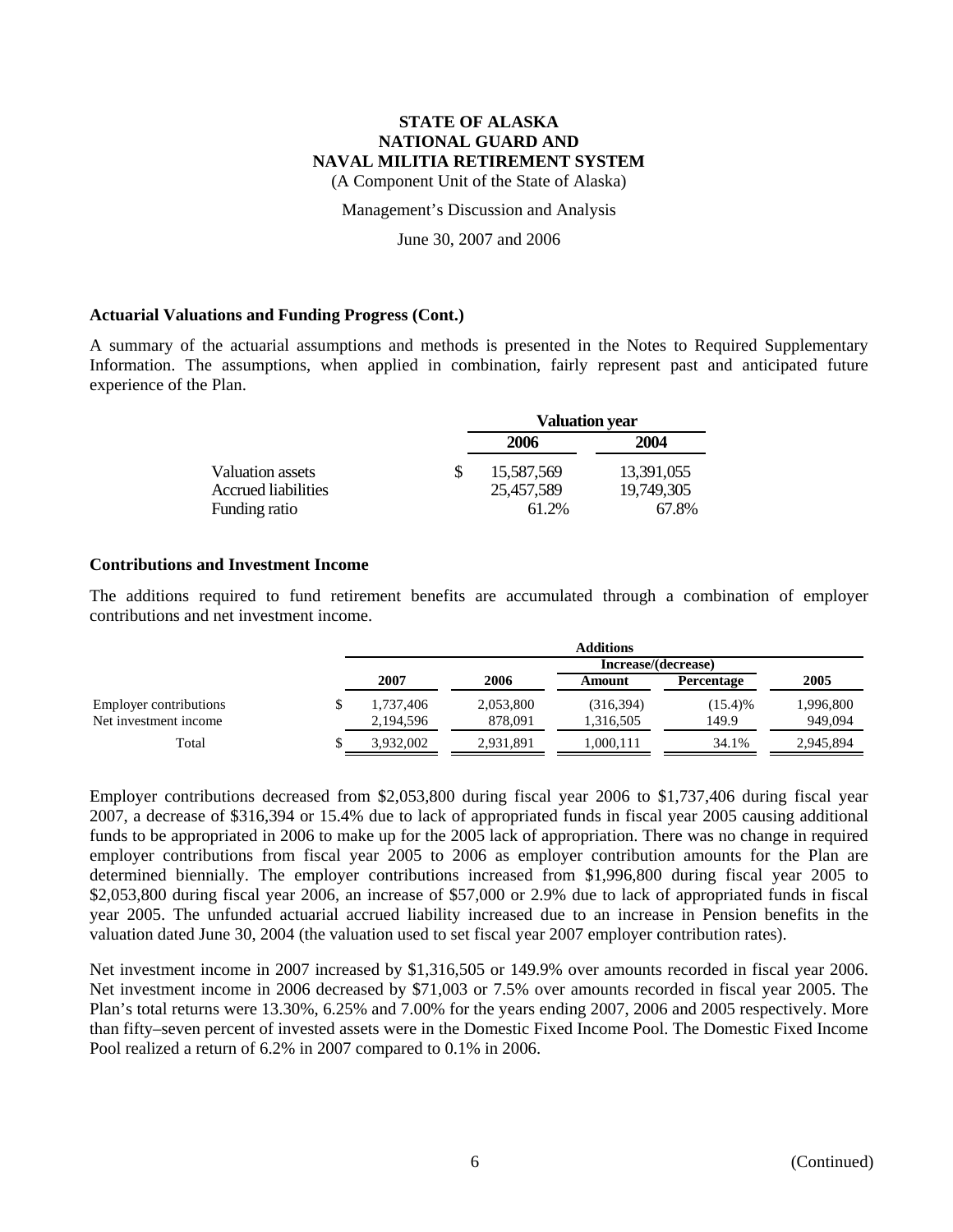(A Component Unit of the State of Alaska)

Management's Discussion and Analysis

June 30, 2007 and 2006

### **Benefits and Other Deductions**

The primary deduction of the Plan is the payment of pension benefits. These benefit payments and the cost of administering the Plan comprise the costs of operation.

|                                    | <b>Deductions</b>          |                      |                  |              |                     |
|------------------------------------|----------------------------|----------------------|------------------|--------------|---------------------|
|                                    |                            | Increase/(decrease)  |                  |              |                     |
|                                    | 2007                       | 2006                 | Amount           | Percent      | 2005                |
| Pension benefits<br>Administrative | \$<br>1,754,860<br>150.392 | 1,740,146<br>110.428 | 14.714<br>39.964 | 0.8%<br>36.2 | 1,745,064<br>85,633 |
| Total                              | 1,905,252                  | 1,850,574            | 54,678           | 3.0%         | 1,830,697           |

### **Funding**

Retirement benefits are financed by accumulations from DMVA annual appropriations (contributions) and income earned on Plan investments.

- The employer contributions are determined by the Plan's consulting actuary and approved by the ARMB. Contributions are determined on a biannual basis.
- The ARMB works with an external consultant to determine the proper asset allocation strategy.

#### **Legislation**

There was no legislation during the fiscal year 2007 legislative session that affects the Plan.

### **Economic Conditions, Future Contribution Rates, and Status of Unfunded Liability**

Net investment income reflected a 149.9% increase between 2006 and 2007. The ARMB continues to diversify the portfolio of the Plan to maintain an optimal risk/return ratio.

Actual investment returns lower than assumed investment returns continues to impact both the DMVA contribution and the Plan's funding status. However, the Plan experienced an offsetting gain due to demographic experience. The nonvested participant turnover for the period was significantly higher than expected which contributed to a gain. Due to these changes, the June 30, 2006 actuarial valuation report for the Plan reported a funding ratio of 61.2%, up from fiscal year 2004's funding ratio of 67.8%. As a result, the fiscal year 2009 and 2010 contribution amount will be \$2,473,282 or a 42.4% increase over the fiscal year 2006 and 2007 contributions.

The actuarial valuation dated June 30, 2006, reports a funding ratio of 61.2% and an unfunded liability of \$9.9 million.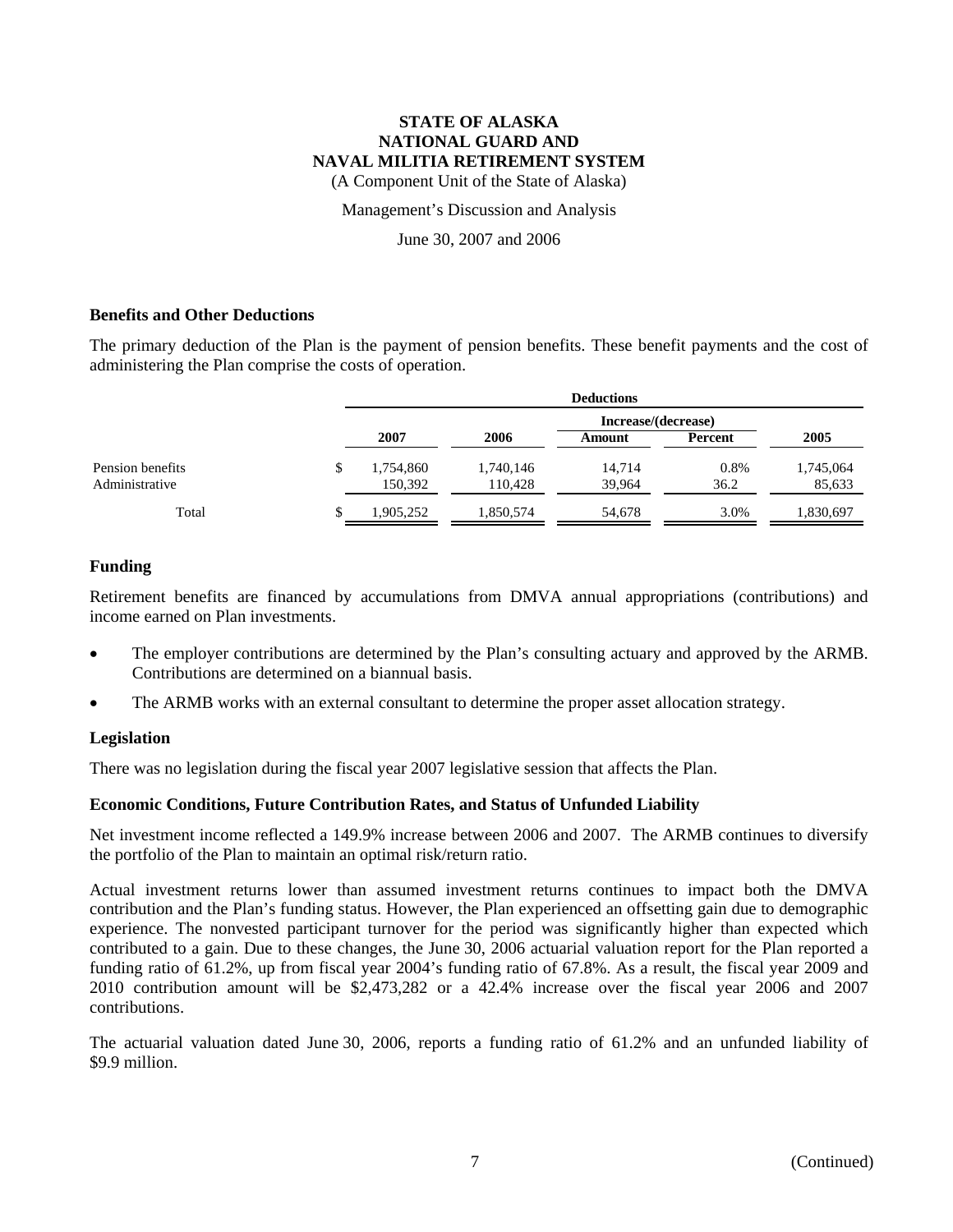(A Component Unit of the State of Alaska)

Management's Discussion and Analysis

June 30, 2007 and 2006

### **Requests for Information**

This financial report is designed to provide a general overview of the Plan's financial condition for those with interest in the Plan's finances. Questions concerning any of the information provided in this report or requests for additional financial information should be addressed to the State of Alaska, Division of Retirement & Benefits, Accounting Section, P.O. Box 110203, Juneau, Alaska 99811–0203.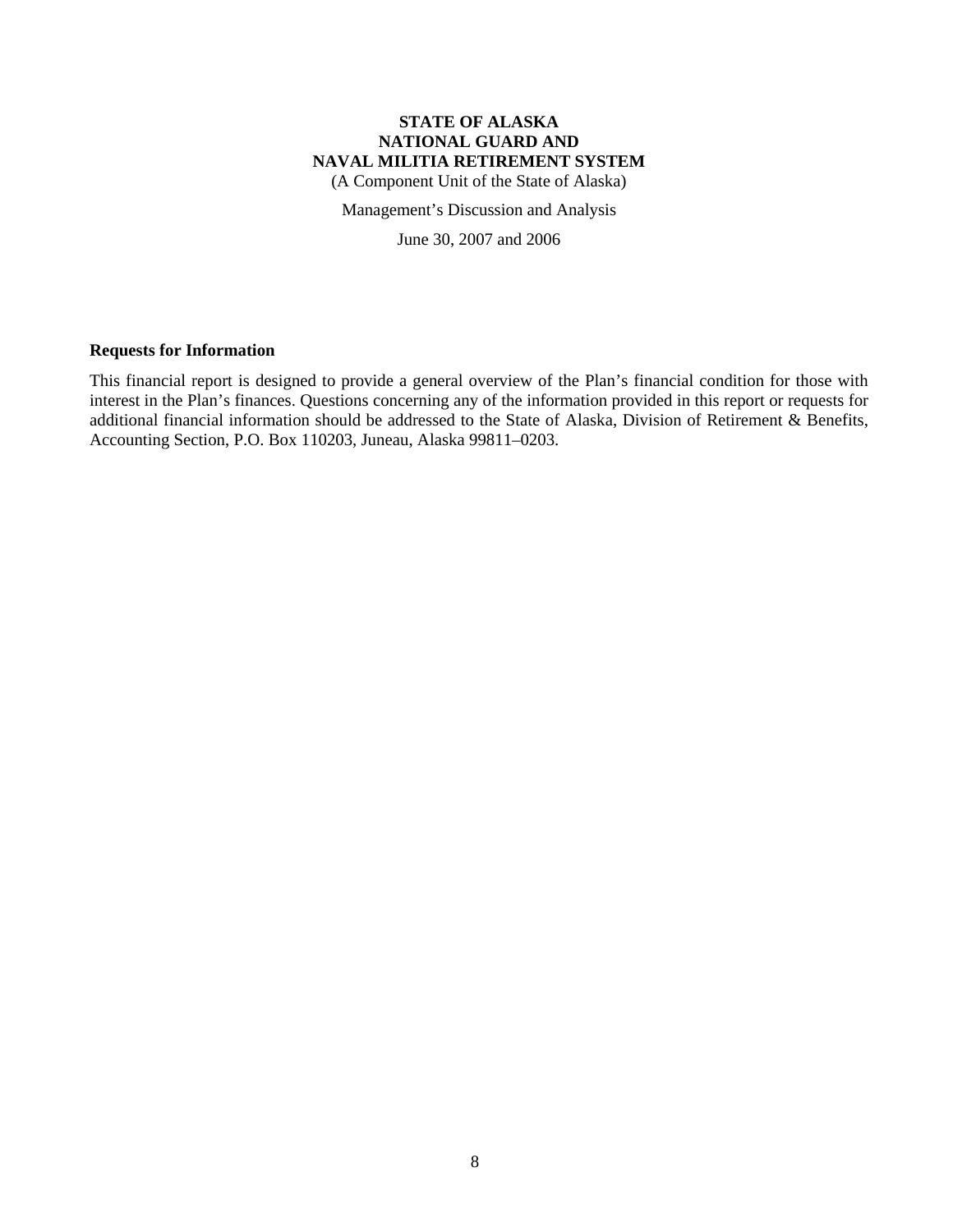(A Component Unit of the State of Alaska)

### Statements of Plan Net Assets

## June 30, 2007 and 2006

|                                                                                                                           | 2007                                 | 2006                                |
|---------------------------------------------------------------------------------------------------------------------------|--------------------------------------|-------------------------------------|
| Assets:<br>Cash and cash equivalents (notes 3 and 6):<br>Short-term fixed income pool<br>Securities lending collateral    | $\mathcal{S}$<br>12,818<br>1,804,387 | 24,997<br>1,740,198                 |
| Total cash and cash equivalents                                                                                           | 1,817,205                            | 1,765,195                           |
| Investments (notes $3, 4, 5$ , and 6):<br>Domestic fixed income pool<br>Domestic equity pool<br>International equity pool | 10,166,983<br>5,303,340<br>2,219,659 | 8,642,845<br>4,971,107<br>2,034,314 |
| Total investments                                                                                                         | 17,689,982                           | 15,648,266                          |
| <b>Total assets</b>                                                                                                       | 19,507,187                           | 17,413,461                          |
| Liabilities:<br>Accrued expenses<br>Due to State of Alaska General Fund<br>Securities lending collateral payable (note 6) | 75,183<br>13,298<br>1,804,387        | 77,749<br>7,945<br>1,740,198        |
| <b>Total liabilities</b>                                                                                                  | 1,892,868                            | 1,825,892                           |
| Commitments (note 5)                                                                                                      |                                      |                                     |
| Net assets held in trust for pension benefits                                                                             | 17,614,319                           | 15,587,569                          |
| (A schedule of funding progress is presented on page 26.)                                                                 |                                      |                                     |

See accompanying notes to financial statements.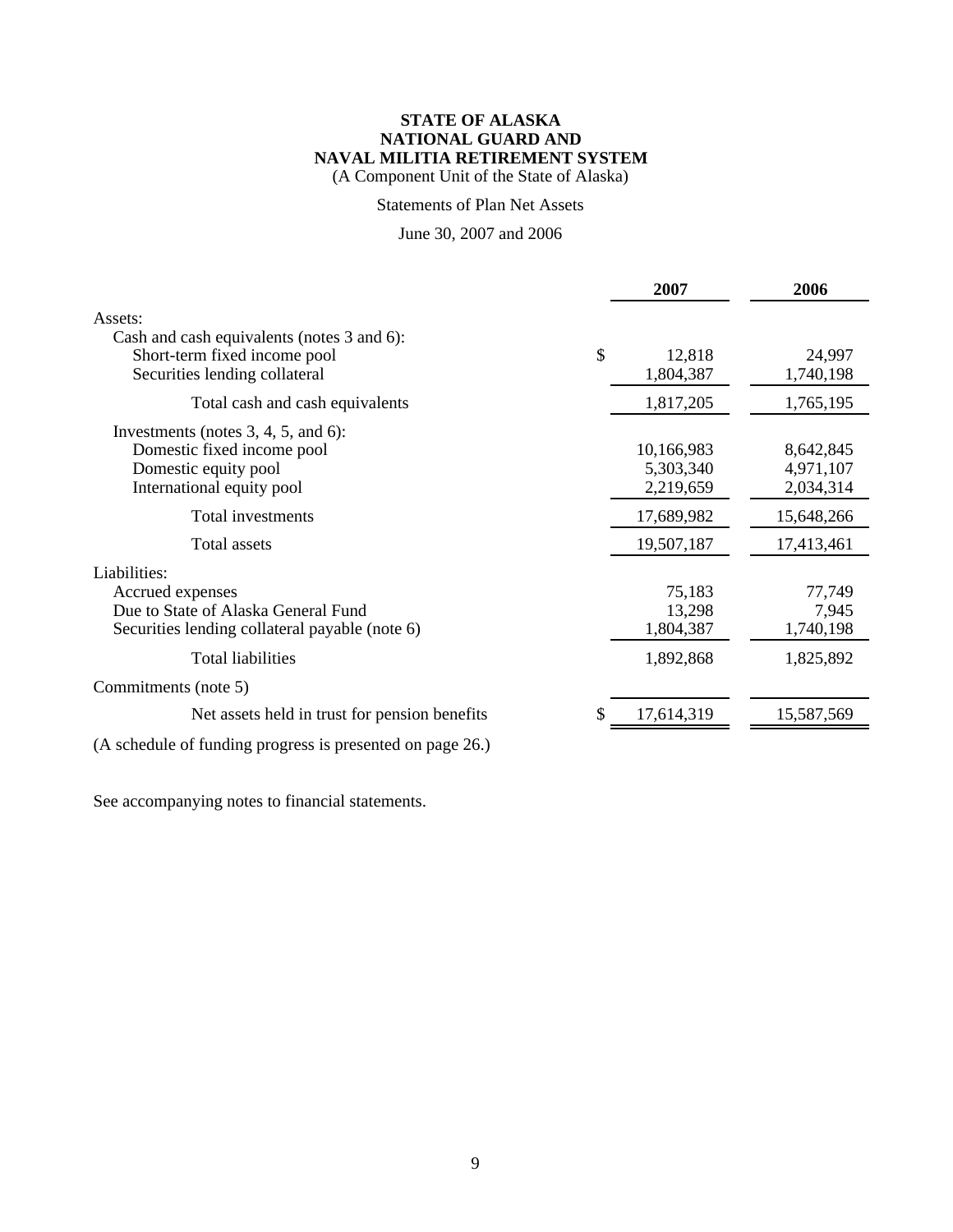(A Component Unit of the State of Alaska)

## Statements of Changes in Plan Net Assets

# Years ended June 30, 2007 and 2006

|                                                                                        | 2007                            | 2006                          |
|----------------------------------------------------------------------------------------|---------------------------------|-------------------------------|
| Additions:<br>Contributions – State of Alaska                                          | \$<br>1,737,406                 | 2,053,800                     |
| Investment income:<br>Net appreciation in fair value (note 3)<br>Interest<br>Dividends | 1,509,918<br>527,669<br>177,804 | 357,956<br>421,786<br>131,228 |
| Total investment income                                                                | 2,215,391                       | 910,970                       |
| Less investment expense                                                                | 24,378                          | 35,989                        |
| Net investment income before securities<br>lending activities                          | 2,191,013                       | 874,981                       |
| Securities lending income (note 6)<br>Less securities lending expenses (note 6)        | 102,095<br>98,512               | 52,367<br>49,257              |
| Net income from securities lending activities                                          | 3,583                           | 3,110                         |
| Net investment income                                                                  | 2,194,596                       | 878,091                       |
| Total additions                                                                        | 3,932,002                       | 2,931,891                     |
| Deductions:<br>Pension benefits<br>Administrative                                      | 1,754,860<br>150,392            | 1,740,146<br>110,428          |
| <b>Total deductions</b>                                                                | 1,905,252                       | 1,850,574                     |
| Net increase                                                                           | 2,026,750                       | 1,081,317                     |
| Net Assets Held in Trust for Pension Benefits:<br>Balance, beginning of year           | 15,587,569                      | 14,506,252                    |
| Balance, end of year                                                                   | 17,614,319                      | 15,587,569                    |

See accompanying notes to financial statements.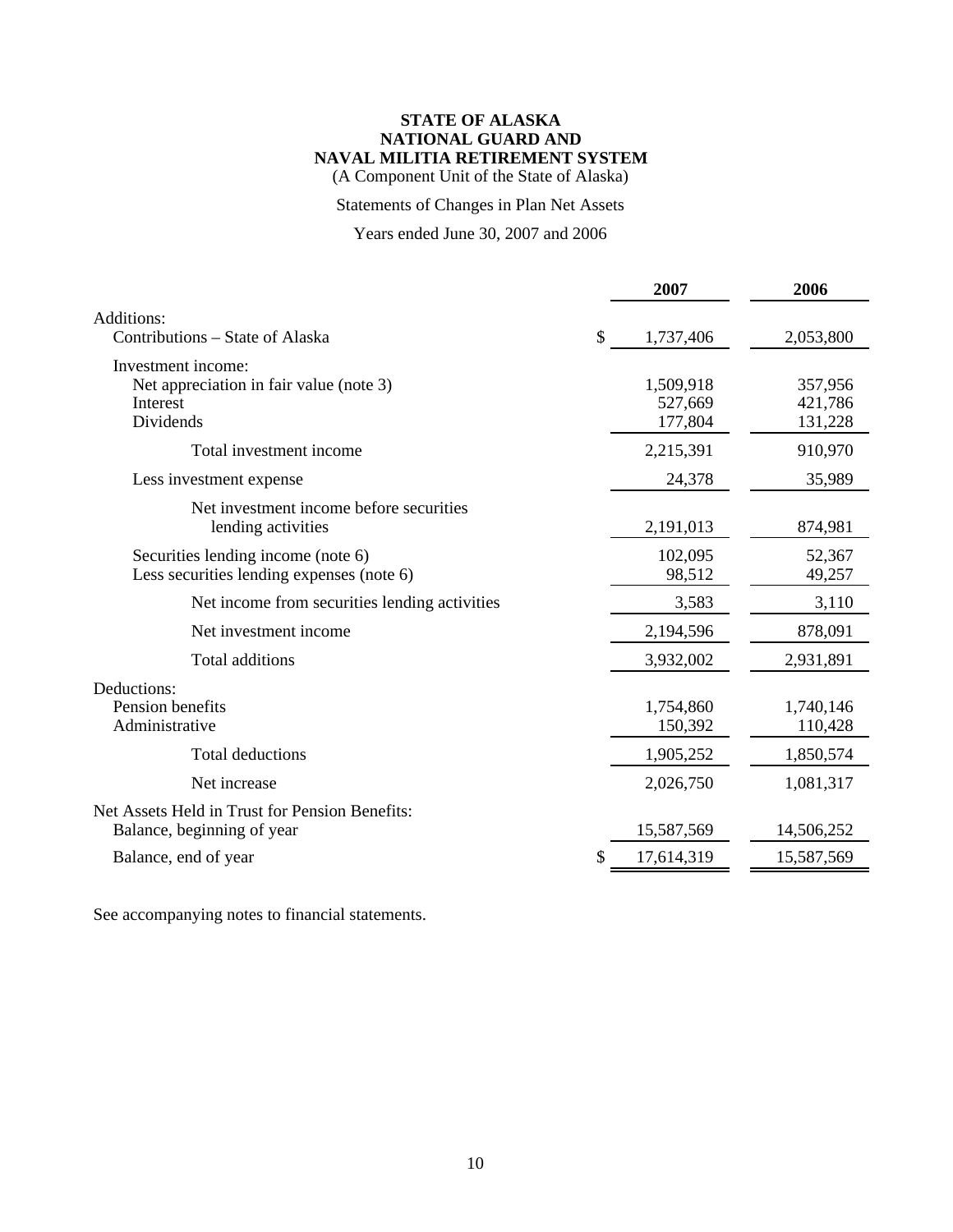(A Component Unit of the State of Alaska)

Notes to Financial Statements

June 30, 2007 and 2006

### **(1) Description**

The following brief description of the State of Alaska National Guard and Naval Militia Retirement System (Plan), a Component Unit of the State of Alaska, is provided for general information purposes only. Participants should refer to the Plan agreement for more complete information.

### *General*

The Plan is a defined benefit, single–employer retirement system established and administered by the State of Alaska (State) to provide pension benefits for eligible members of the Alaska National Guard and Alaska Naval Militia. Benefit and contribution provisions are established by State law and may be amended only by the State Legislature. The Plan is considered a component unit of the State financial reporting entity and is included in the State's Comprehensive Annual Financial Report as a pension trust fund.

At June 30, Plan membership consisted of:

|                                                                                                                | 2007           | 2006           |
|----------------------------------------------------------------------------------------------------------------|----------------|----------------|
| Retirees and beneficiaries currently receiving benefits<br>Terminated Plan members entitled to future benefits | 532<br>936     | 506<br>936     |
|                                                                                                                | 1,468          | 1,442          |
| <b>Active Plan members:</b><br>Alaska Air National Guard<br>Alaska Army National Guard                         | 1,909<br>1,871 | 1,909<br>1,871 |
| Alaska Naval Militia                                                                                           | 66             | 66             |
|                                                                                                                | 3,846          | 3,846          |
|                                                                                                                | 5,314          | 5,288          |
|                                                                                                                |                |                |

### *Pension Benefits*

Members who voluntarily retire from the Alaska National Guard or Alaska Naval Militia (Alaska Guard) after at least five years of Alaska Guard service and a total of at least twenty years of U.S. military service or members who involuntarily leave the Alaska Guard service due to federal standards imposed on the Alaska Guard, regardless of length of service, are eligible for a retirement pension. The retirement pension is \$100 per month for each month of Alaska Guard service and may be paid to the member monthly or in a lump sum.

Medical benefits are not provided to retired Plan members.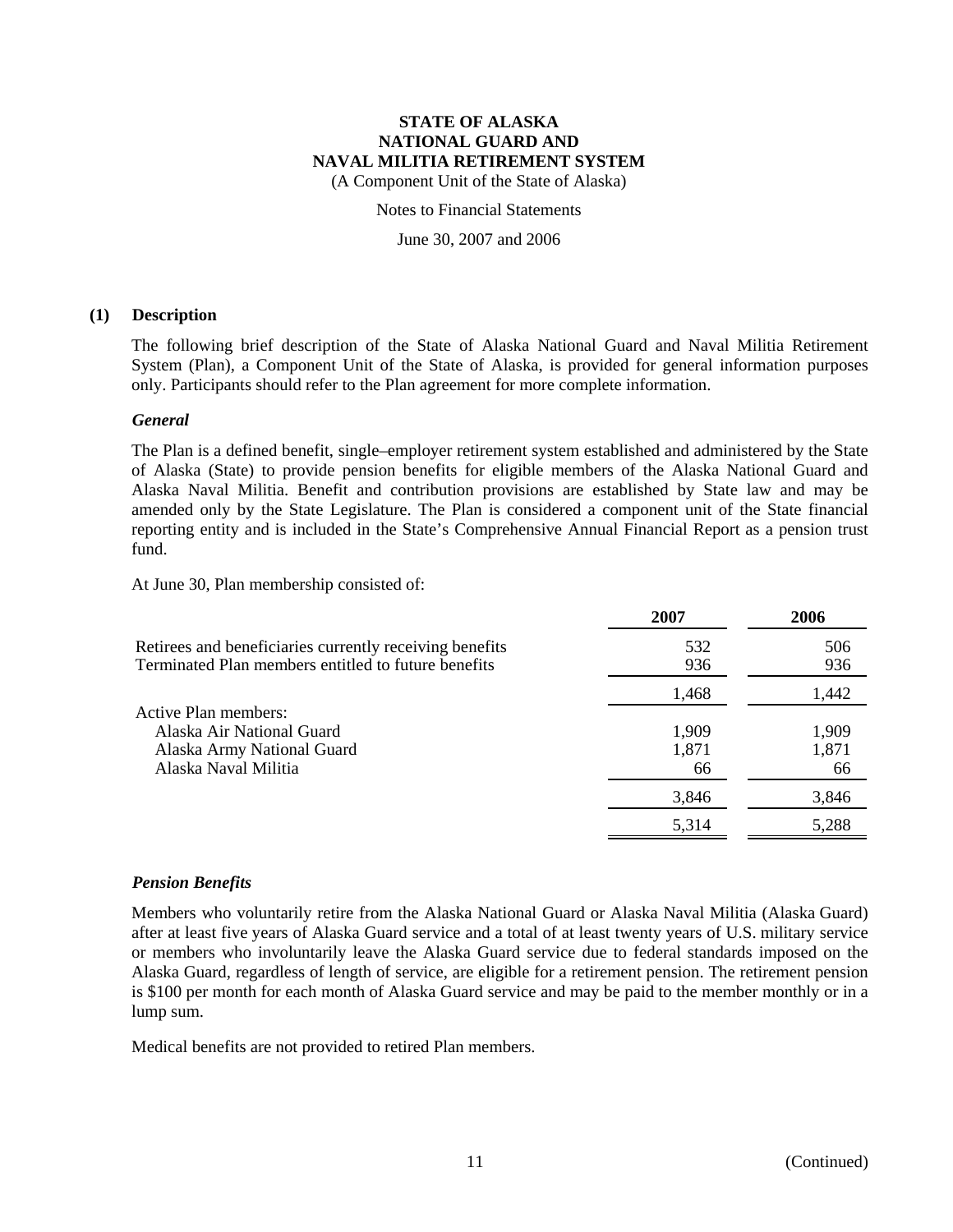(A Component Unit of the State of Alaska)

#### Notes to Financial Statements

June 30, 2007 and 2006

#### **(1) Description (Cont.)**

#### *Death Benefits*

Upon the death of an eligible member, as previously described, the member's designated beneficiary is entitled to a lump sum benefit equal to the original pension amount less any payments already paid to the member.

#### *Contributions*

The Plan's funding policy provides for periodic employer contributions by the State of Alaska, Department of Military and Veterans Affairs at actuarially determined amounts that are sufficient to accumuxlate assets to pay benefits when due. Some officials of the Department of Military and Veterans Affairs may be members of the Plan. Plan members make no contributions to the Plan.

#### *Administrative Costs*

Administrative costs are financed through investment earnings.

#### *Due to State of Alaska General Fund*

Amounts due to the State of Alaska General Fund represent the net difference between amounts paid by the Plan on behalf of others and amounts paid by others on behalf of the Plan.

#### **(2) Summary of Significant Accounting Policies**

#### *Basis of Accounting*

The Plan's financial statements are prepared using the economic resource focus and the accrual basis of accounting. Contributions are recognized in the period they are due. Benefits are recognized when due and payable.

#### *Use of Estimates*

The preparation of financial statements in conformity with generally accepted accounting principles requires management to make estimates and assumptions that affect the reported amounts of assets and liabilities and disclosure of contingent assets and liabilities at the date of the financial statements and the reported amounts of additions and deductions during the reporting period. Actual results could differ from those estimates.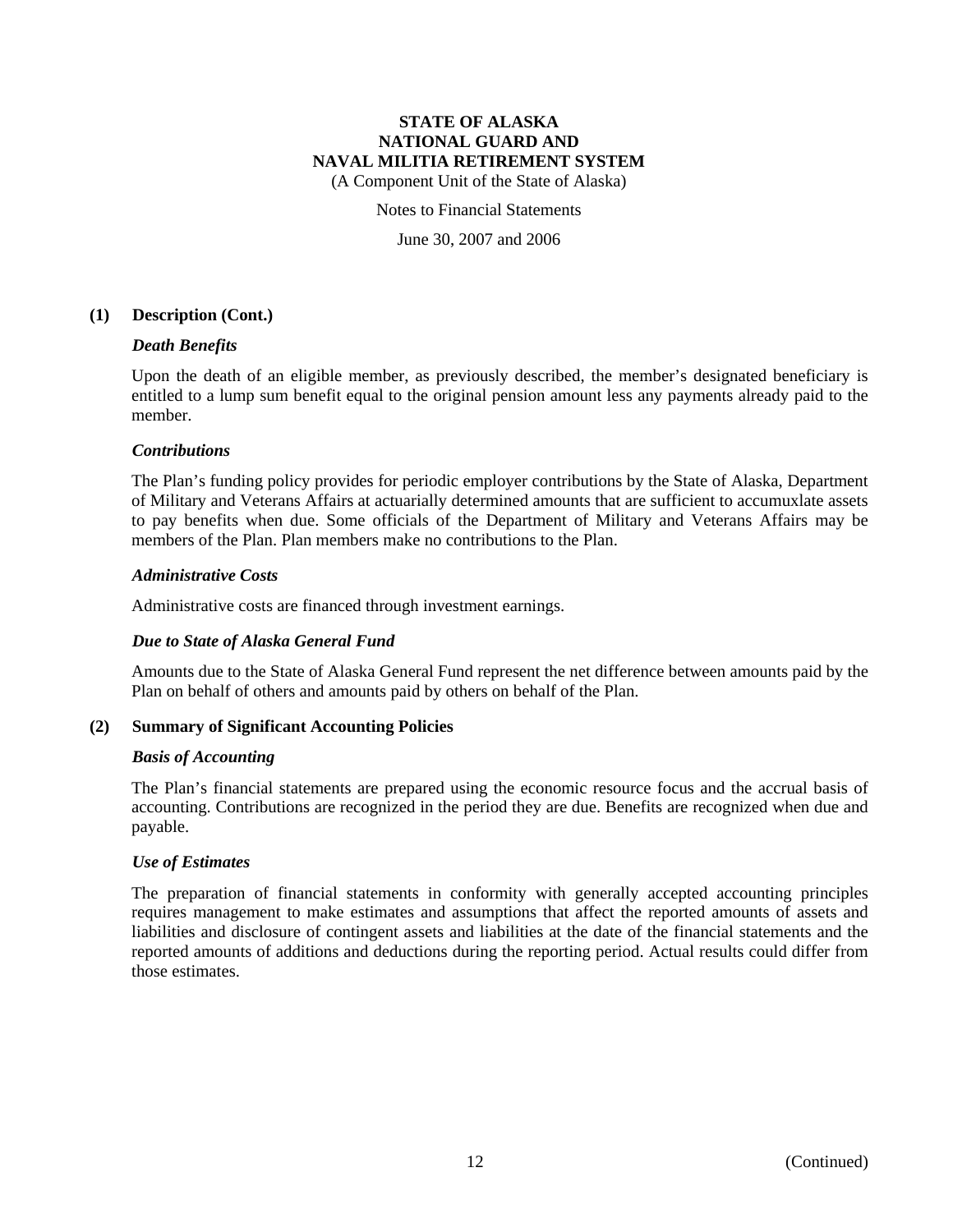(A Component Unit of the State of Alaska)

Notes to Financial Statements

June 30, 2007 and 2006

### **(2) Summary of Significant Accounting Policies (Cont.)**

#### *Investments*

Investments are reported at fair value in accordance with Governmental Accounting Standards Board (GASB) Statement No. 31. Fair value is "the amount that a plan can reasonably expect to receive for an investment in a current sale between a willing buyer and a willing seller – that is, other than in a forced or liquidation sale." Security transactions are accounted for on a trade date (ownership) basis at the current fair value. Dividend income on equity securities is accrued on the ex–dividend date. Net appreciation (depreciation) is determined by calculating the change in the fair value of investments between the end of the year and the beginning of the year, less purchases of investments at cost, plus sales of investments at fair value. Investment deductions consist of those administrative deductions directly related to the Plan's investment operations.

In fiscal year 2006, Governmental Accounting Standards Board (GASB) Statement No. 40, *Deposits and Investment Risk Disclosures* was implemented. GASB Statement No. 40 addresses disclosures on deposits and investments, focusing on common investment risks related to interest rate risk, credit risk, foreign currency risk and concentration of credit risk.

#### *Valuation*

Fixed income securities are valued each business day using prices obtained from a pricing service when such prices are available; otherwise, such securities are valued at the most current sale price or based on valuation provided by investment managers.

Domestic and international equity securities are valued each business day using prices obtained from a pricing service or prices quoted by one or more independent brokers.

Securities expressed in terms of foreign currencies are translated into U.S. dollars at the prevailing exchange rates. Forward currency contracts are valued at the mid–point of representative quoted bid and asked prices.

Income in the short–term fixed income pool is calculated daily and credited monthly to each participant on a pro rata basis.

Income in the fixed income and domestic and international equity pools is allocated to each pool participant on a pro rata basis.

#### *Federal Income Tax Status*

The Plan is exempt from federal income taxes under Section 501(a).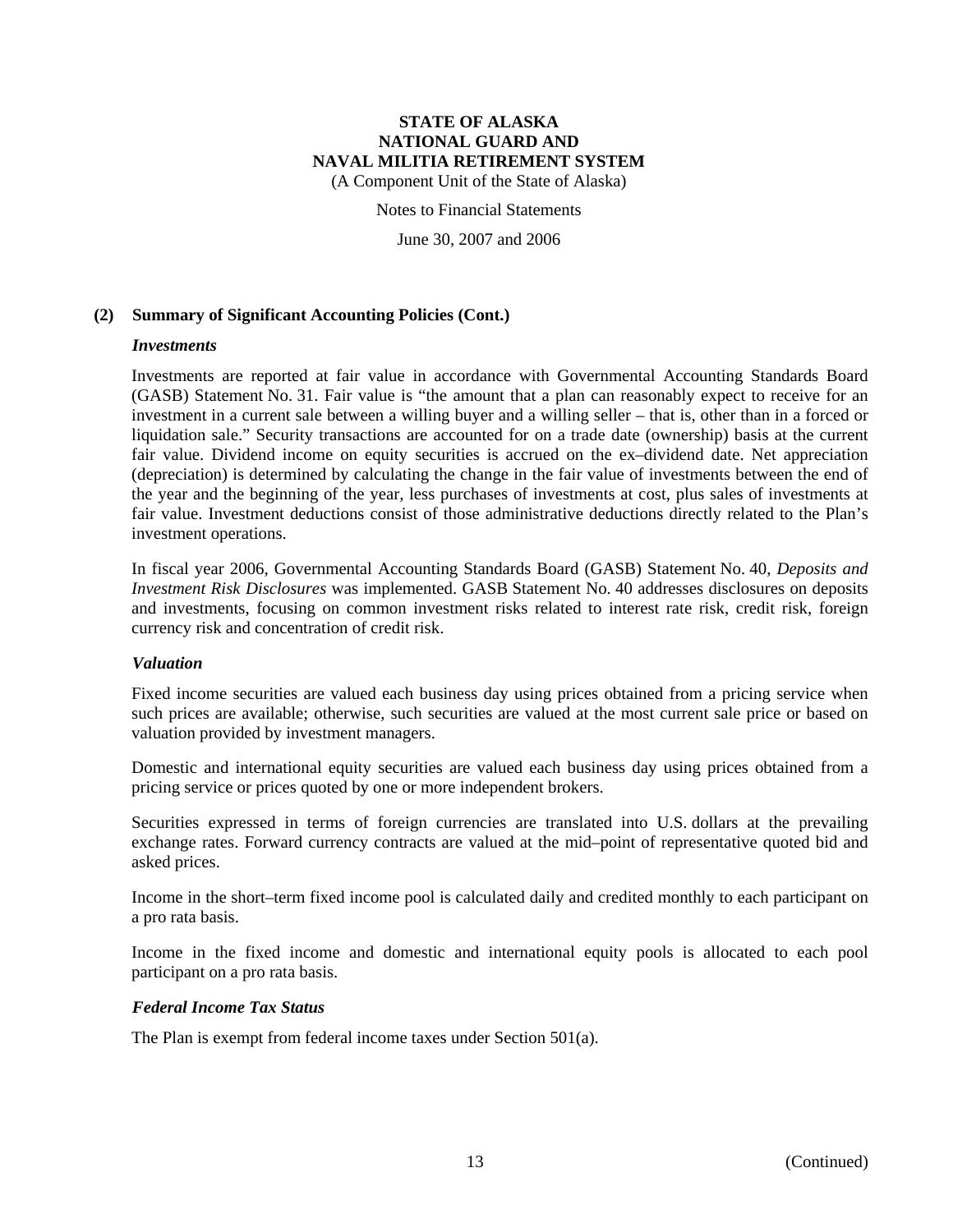(A Component Unit of the State of Alaska)

Notes to Financial Statements

June 30, 2007 and 2006

#### **(3) Investments**

The Alaska Retirement Management Board (ARMB) has statutory oversight of the Plan's investments. As the fiduciary, the ARMB has the statutory authority to invest the assets under the Prudent Investor Rule. Alaska Statute provides that investments shall be made with the judgment and care under circumstances then prevailing that an institutional investor of ordinary professional prudence, discretion and intelligence exercises in managing large investment portfolios.

The Department of Revenue, Treasury Division (Treasury) provides staff for the ARMB. Treasury has created a pooled environment by which it manages the investments the ARMB has fiduciary responsibility for. Actual investing is performed by investment officers in Treasury or by contracted external investment managers. The ARMB has developed investment guidelines, policies and procedures for Treasury staff and external investment managers to adhere to when managing investments.

### *Short–Term Fixed Income Pool*

The Plan participates in the State's internally managed short–term fixed income pool which was established March 15, 1993, with a start up and maintained share price of \$1. Treasury staff determines the allocation between permissible securities. Each participant owns shares in the pool, the number of which fluctuates daily with contributions and withdrawals. Participant shares also change at the beginning of each month when income is paid. At June 30, 2007 and 2006, The Plan had a 0.0003% direct ownership in the short–term fixed income pool which included interest receivable of \$68 and \$71, respectively. The Plan had a 0.044% and 0.04% indirect ownership in the short–term fixed income pool at June 30, 2007 and 2006, respectively.

### *Enhanced Cash Fixed Income Pool*

The Plan participates in the State's internally managed Enhanced Cash Fixed Income Pool which was established in June 2007 with a startup and maintained share price of \$1,000. Treasury staff determines the allocation between permissible securities. Each participant owns shares in the pool, the number of which fluctuates daily with contributions and withdrawals. Participant shares also change at the beginning of each month when income is paid. At year end only one pool, the Retirement Fixed Income Pool, was invested in the Enhanced Cash Fixed Income Pool. At June 30, 2007 the Plan included a 0.40% direct ownership in the Enhanced Cash Fixed Income Pool.

#### *Domestic Fixed Income Pool*

The Plan participates in the ARMB's internally managed domestic fixed income pool which was established March 1, 1996, with a start up share price of \$1,000. The share price at June 30, 2007, was \$1,958. Treasury staff determines the allocation between permissible securities. Ownership in the pool is based on the number of shares held by each participant. The net asset value per share is determined by dividing the total fair value of the net assets of the pool by the number of shares of the pool outstanding on the valuation date. Contributions to and withdrawals from the pool are based on the beginning of the day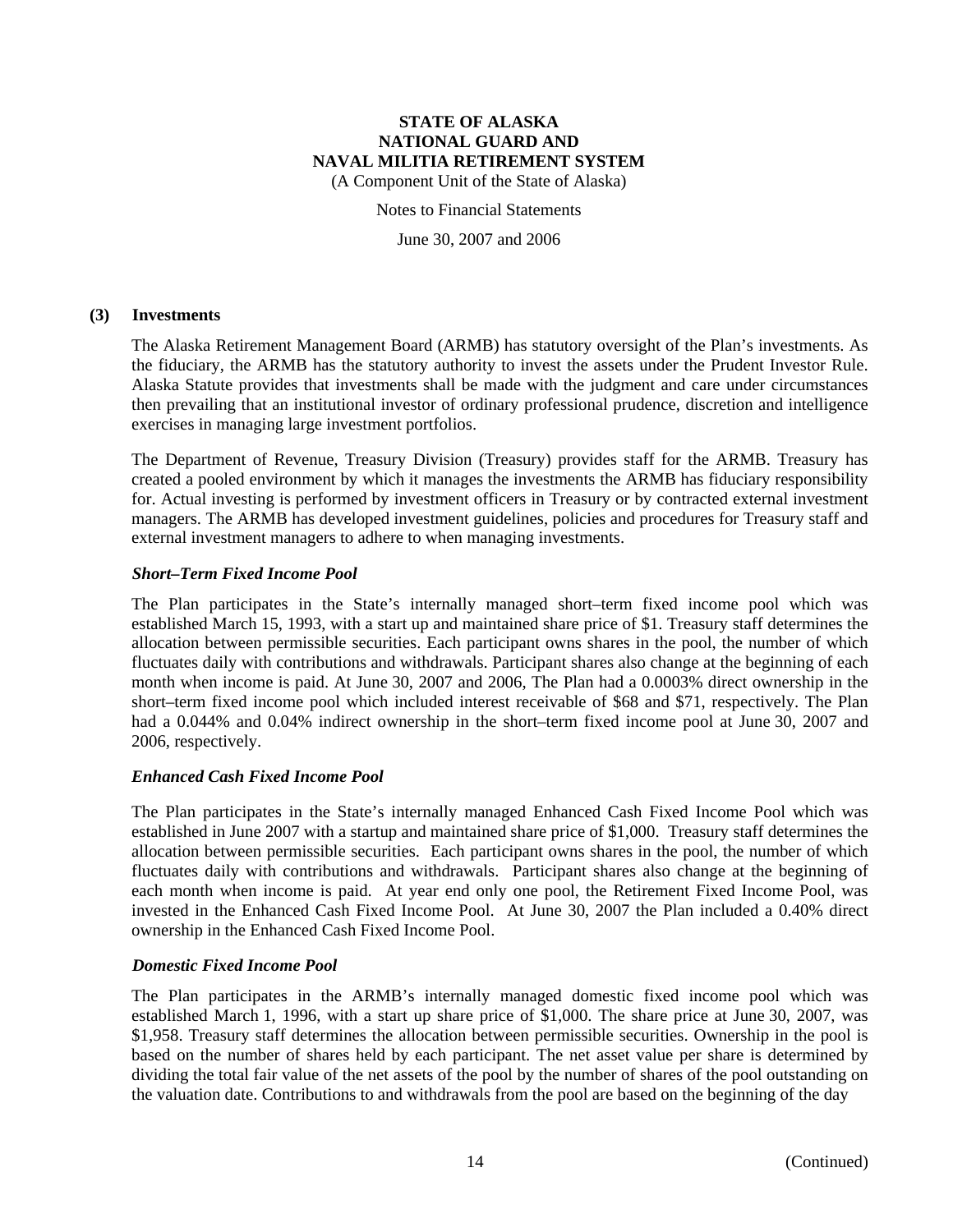(A Component Unit of the State of Alaska)

Notes to Financial Statements

June 30, 2007 and 2006

#### **(3) Investments (Cont.)**

net asset value per share on the day of the transaction. At June 30, 2007 and 2006, the Plan had a 0.40% and 0.30% ownership in the domestic fixed income pool, respectively.

### *Domestic Equity Pool*

The domestic equity pool is comprised of an external large cap domestic equity pool and an external small cap domestic equity pool

### **Large Cap Domestic Equity Pool**

The Plan participates in the ARMB's externally managed large cap domestic equity pool which was established July 1, 2004, with a start up share price of \$1,000. The share price at June 30, 2007, was \$1,368. Each manager independently determines the allocation between permissible securities. Ownership in the pool is based on the number of shares held by each participant. The net asset value per share is determined by dividing the total fair value of the net assets of the pool by the number of shares of the pool outstanding on the valuation date. Contributions to and withdrawals from the pool are based on the beginning of the day net asset value per share on the day of the transaction. At June 30, 2007 and 2006, the Plan had a 0.09% ownership in the large cap domestic equity pool.

### **Small Cap Domestic Equity Pool**

The Plan participates in the ARMB's externally managed small cap domestic equity pool which was established July 1, 2004, with a start up share price of \$1,000. The share price at June 30, 2007, was \$1,375. Each manager independently determines the allocation between permissible securities. Ownership in the pool is based on the number of shares held by each participant. The net asset value per share is determined by dividing the total fair value of the net assets of the pool by the number of shares of the pool outstanding on the valuation date. Contributions to and withdrawals from the pool are based on the beginning of the day net asset value per share on the day of the transaction. At June 30, 2007 and 2006, the Plan had a 0.08% ownership in the small cap domestic equity pool.

#### *International Equity Pool*

The Plan participates in the ARMB's externally managed international equity pool which was established January 1, 1992, with a start up share price of \$1,000. The share price at June 30, 2007, was \$4,302. Each manager independently determines the allocation between permissible securities. Ownership in the pool is based on the number of shares held by each participant. The net asset value per share is determined by dividing the total fair value of the net assets of the pool by the number of shares of the pool outstanding on the valuation date. Contributions to and withdrawals from the pool are based on the beginning of the day net asset value per share on the day of the transaction. At June 30, 2007 and 2006, the Plan had a 0.08% and 0.10% ownership in the international equity pool, respectively.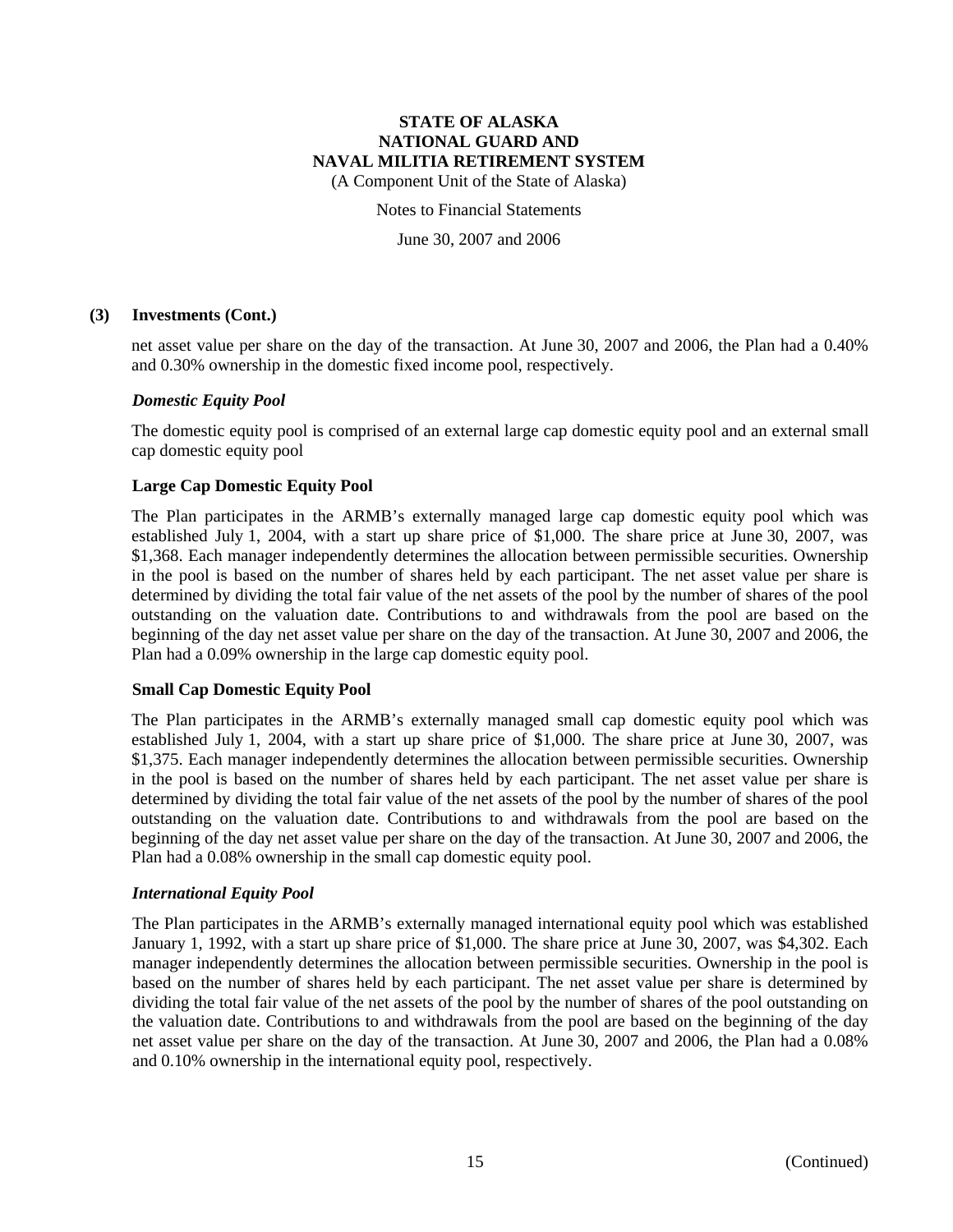(A Component Unit of the State of Alaska)

Notes to Financial Statements

June 30, 2007 and 2006

## **(3) Investments (Cont.)**

At June 30, 2007, the Plan's investments included the following:

|                                   |                           |                 |         |                 | <b>Fair value</b> |       |           |              |             |
|-----------------------------------|---------------------------|-----------------|---------|-----------------|-------------------|-------|-----------|--------------|-------------|
|                                   | <b>Fixed income pools</b> |                 |         |                 |                   |       |           |              |             |
|                                   | <b>Short</b>              | <b>Enhanced</b> |         |                 |                   |       |           |              |             |
|                                   | <b>Term</b>               | Cash            |         | <b>Domestic</b> |                   | Other |           | <b>Total</b> |             |
| Deposits                          | \$                        |                 |         |                 |                   |       | 58,277    |              | 58,277      |
| Overnight Sweep Account           | 10,120                    |                 |         |                 |                   |       |           |              | 10,120      |
| Money Market Fund                 |                           |                 |         |                 |                   |       | 1,804,388 |              | 1,804,388   |
| Short-term Investment Fund        | 65,856                    |                 |         |                 |                   |       |           |              | 65,856      |
| <b>Commercial Paper</b>           | 145,876                   |                 |         |                 | 11,697            |       |           |              | 157,573     |
| U.S. Treasury Bills               |                           |                 |         |                 |                   |       | 4,817     |              | 4,817       |
| <b>U.S. Treasury Notes</b>        |                           |                 |         |                 | 1,106,306         |       |           |              | 1,106,306   |
| <b>U.S. Treasury Strips</b>       |                           |                 |         |                 | 892               |       |           |              | 892         |
| U.S. Treasury Bonds               |                           |                 |         |                 | 495,783           |       |           |              | 495,783     |
| U.S. Government Agency            |                           |                 |         |                 |                   |       |           |              |             |
| <b>Discount Notes</b>             |                           |                 |         |                 | 693,193           |       |           |              | 693,193     |
| U.S. Government Agency            |                           |                 |         |                 | 4,417             |       |           |              | 4,417       |
| <b>Municipal Bonds</b>            |                           |                 |         |                 | 6,631             |       |           |              | 6,631       |
| Mortgage-backed                   | 112,702                   |                 |         |                 | 5,712,283         |       |           |              | 5,824,985   |
| Other asset-backed                | 809,807                   |                 | 6,535   |                 | 651,294           |       |           |              | 1,467,636   |
| Corporate Bonds                   | 419,885                   |                 | 9,142   |                 | 1,833,846         |       |           |              | 2,262,873   |
| Yankees:                          |                           |                 |         |                 |                   |       |           |              |             |
| Government                        |                           |                 |         |                 | 57,093            |       |           |              | 57,093      |
| Corporate                         | 88,568                    |                 |         |                 | 203,936           |       |           |              | 292,504     |
| Domestic Equity Pool:             |                           |                 |         |                 |                   |       |           |              |             |
| Limited Partnership               |                           |                 |         |                 |                   |       | 444,453   |              | 444,453     |
| Equity                            |                           |                 |         |                 |                   |       | 4,776,127 |              | 4,776,127   |
| <b>International Equity Pool:</b> |                           |                 |         |                 |                   |       |           |              |             |
| Equity                            |                           |                 |         |                 |                   |       | 2,156,760 |              | 2,156,760   |
| Net other assets (liabilities)    | (7, 437)                  |                 | (2,770) |                 | (2,182,485)       |       | 9,195     |              | (2,183,497) |
| Other Pool Ownership              | (1,632,559)               | (12,907)        |         |                 | 1,572,097         |       | 73,369    |              |             |
| <b>Total Invested Assets</b>      | \$<br>12,818              |                 |         | 10,166,983      |                   |       | 9,327,386 |              | 19,507,187  |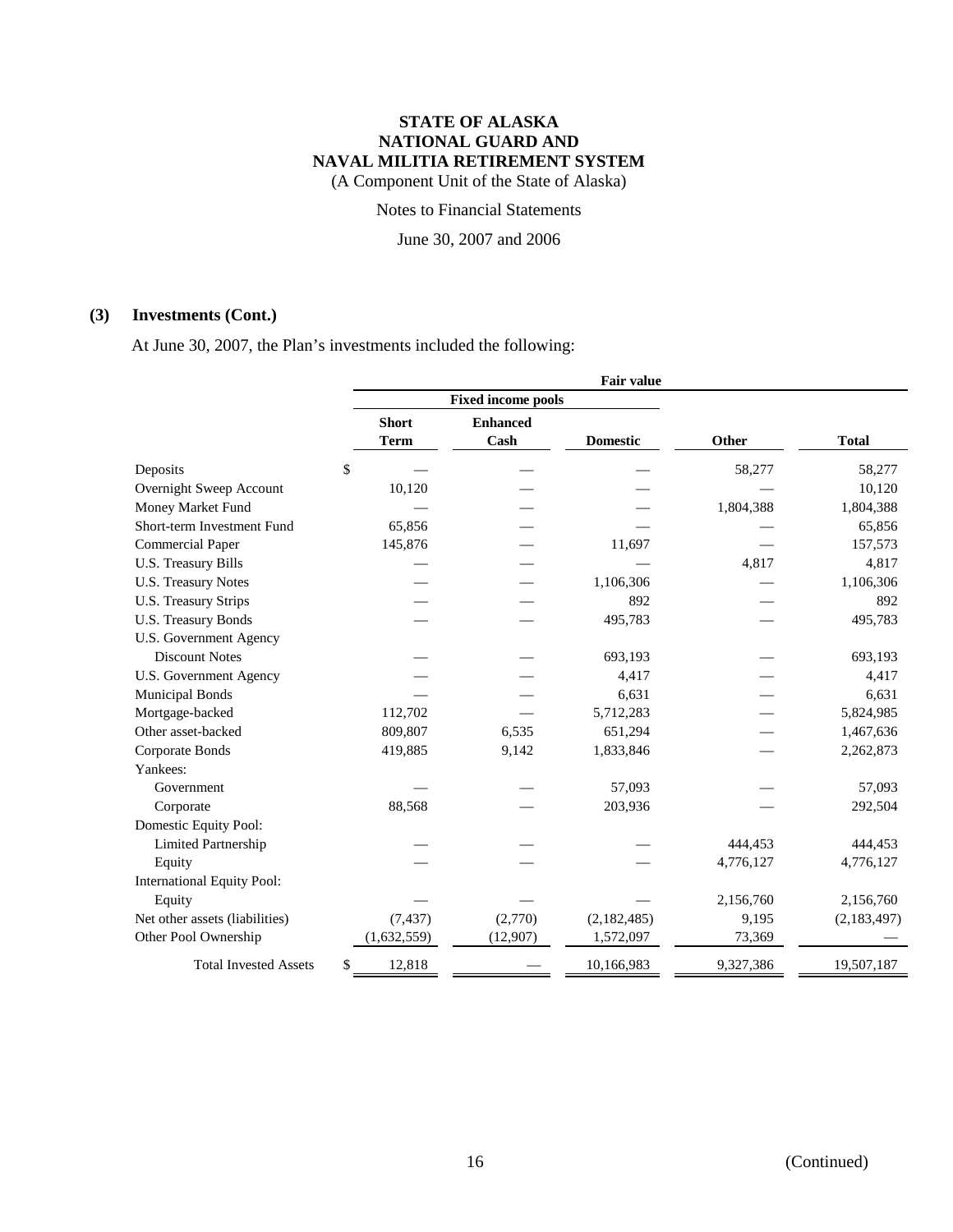(A Component Unit of the State of Alaska)

Notes to Financial Statements

June 30, 2007 and 2006

## **(3) Investments (Cont.)**

At June 30, 2006, the Plan's investments included the following:

|                                   | <b>Fair value</b>         |                 |           |              |  |
|-----------------------------------|---------------------------|-----------------|-----------|--------------|--|
|                                   | <b>Fixed income pools</b> |                 |           |              |  |
|                                   | Short-term                | <b>Domestic</b> | Other     | <b>Total</b> |  |
| Deposits                          | \$                        |                 | 4,883     | 4,883        |  |
| Overnight Sweep Account           | 1,765                     | 2,721           |           | 4,486        |  |
| Money Market Fund                 |                           |                 | 1,740,198 | 1,740,198    |  |
| Short-term Investment Fund        | 43,560                    |                 | 30,798    | 74,358       |  |
| Commercial paper                  | 87,166                    | 25,189          |           | 112,355      |  |
| <b>U.S. Treasury Notes</b>        |                           | 460,370         |           | 460,370      |  |
| <b>U.S. Treasury Bonds</b>        |                           | 504,226         |           | 504,226      |  |
| U.S. Treasury Strips              |                           | 42,555          |           | 42,555       |  |
| <b>U.S. Government Agency</b>     |                           |                 |           |              |  |
| <b>Discount Notes</b>             |                           | 358,347         |           | 358,347      |  |
| <b>U.S. Government Agency</b>     |                           | 775,082         |           | 775,082      |  |
| <b>Municipal Bonds</b>            |                           | 5,243           |           | 5,243        |  |
| Mortgage-backed                   | 75,035                    | 4,126,435       |           | 4,201,470    |  |
| Other asset-backed                | 521,769                   | 471,682         |           | 993,451      |  |
| <b>Corporate Bonds</b>            | 269,956                   | 1,818,760       |           | 2,088,716    |  |
| Yankees:                          |                           |                 |           |              |  |
| Government                        |                           | 64,892          |           | 64,892       |  |
| Corporate                         | 11,079                    | 5,039           |           | 16,118       |  |
| Domestic Equity Pool:             |                           |                 |           |              |  |
| <b>Limited Partnership</b>        |                           |                 | 286,698   | 286,698      |  |
| Equity                            |                           |                 | 4,630,644 | 4,630,644    |  |
| <b>International Equity Pool:</b> |                           |                 |           |              |  |
| Equity                            |                           |                 | 2,002,815 | 2,002,815    |  |
| Net other assets (liabilities)    | (686)                     | (958, 866)      | 6,106     | (953, 446)   |  |
| Other Pool Ownership              | (984, 647)                | 941,170         | 43,477    |              |  |
| <b>Total Invested Assets</b>      | \$<br>24,997              | 8,642,845       | 8,745,619 | 17,413,461   |  |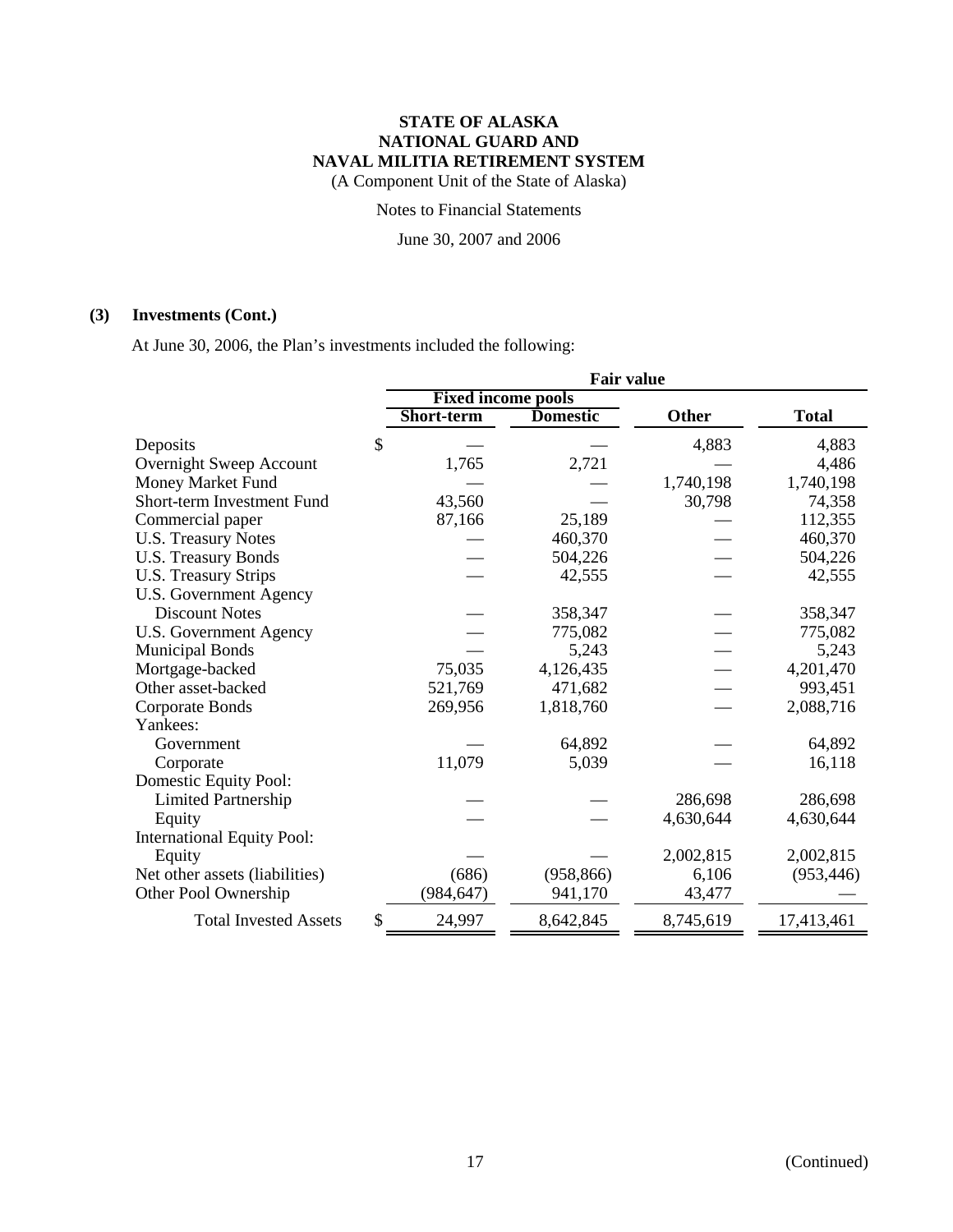(A Component Unit of the State of Alaska)

#### Notes to Financial Statements

June 30, 2007 and 2006

#### **(3) Investments (Cont.)**

#### *Interest Rate Risk*

Interest rate risk is the risk that changes in interest rates will adversely affect the fair value of an investment.

#### **Short–Term Fixed Income Pool**

As a means of limiting its exposure to fair value losses arising from increasing interest rates, Treasury's investment policy limits individual fixed rate securities to fourteen months in maturity or fourteen months expected average life. Floating rate securities are limited to three years in maturity or three years expected average life. Treasury utilizes the actual maturity date for commercial paper and twelve–month prepay speeds for other securities. At June 30, 2007, the expected average life of individual fixed rate securities ranged from four days to seven months and the expected average life of floating rate securities ranged from less than one year to three years.

#### **Domestic Fixed Income Pool**

Through the ARMB's investment policy, Treasury manages the exposure to fair value losses arising from increasing interest rates by limiting the effective duration of the domestic fixed income portfolio to  $\pm 20\%$ of the Lehman Brothers Aggregate Bond Index. The effective duration for the Lehman Brothers Aggregate Bond Index at June 30, 2007, was 4.70 years.

Duration is a measure of interest rate risk. It measures a security's sensitivity to a 100–basis point change in interest rates. The duration of a pool is the average fair value weighted duration of each security in the pool taking into account all related cash flows.

Treasury uses industry–standard analytical software developed by The Yield Book Inc. to calculate effective duration. The software takes into account various possible future interest rates, historical and estimated prepayment rates, options and other variable cash flows for purposes of the effective duration calculation.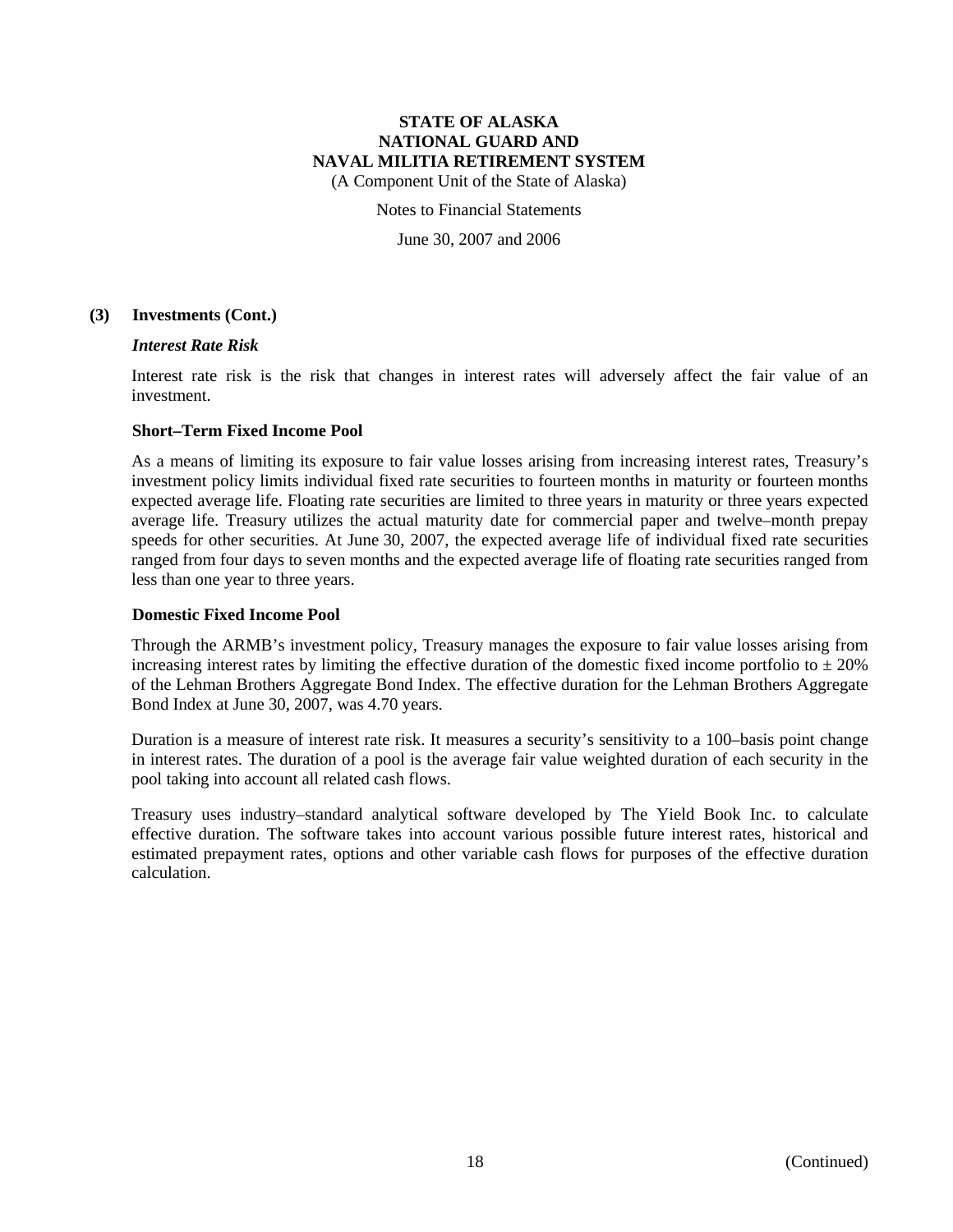(A Component Unit of the State of Alaska)

Notes to Financial Statements

June 30, 2007 and 2006

#### **(3) Investments (Cont.)**

At June 30, 2007, the effective duration of the enhanced cash and domestic fixed income pool, by investment type, was as follows:

|                               | <b>Effective duration (In years)</b> |                 |  |  |
|-------------------------------|--------------------------------------|-----------------|--|--|
|                               | <b>Enhanced Cash</b>                 | <b>Domestic</b> |  |  |
| <b>U.S. Treasury Notes</b>    |                                      | 4.07            |  |  |
| <b>U.S. Government Agency</b> |                                      | 4.52            |  |  |
| <b>Municipal Bonds</b>        |                                      | 12.33           |  |  |
| Mortgage-backed               |                                      | 4.26            |  |  |
| Other Asset-backed            | 1.84                                 | 4.82            |  |  |
| Corporate Bonds               | 0.22                                 | 5.36            |  |  |
| Yankees:                      |                                      |                 |  |  |
| Government                    |                                      | 6.46            |  |  |
| Corporate                     |                                      | 11.03           |  |  |
| Portfolio Effective Duration  | 0.08                                 | 3.99            |  |  |
|                               |                                      |                 |  |  |

### *Credit Risk*

Credit risk is the risk that an issuer or other counter party to an investment will not fulfill its obligations.

Treasury's investment policy has the following limitations with regard to credit risk:

With the exception of the sweep account, short–term fixed income pool investments are limited to instruments with a long–term credit rating of at least A3 or equivalent and instruments with a short–term credit rating of at least A1 or equivalent. For securities with long–term credit ratings, they may be purchased if the median rating of Standard & Poor's Corporation, Moody's and Fitch is A3 or equivalent. Asset–backed and nonagency mortgage securities may be purchased if only rated by one of the rating agencies mentioned above if they are rated AAA. Unexpected daily cash surpluses that arise in this pool are invested overnight in the custodian's repurchase agreement sweep account. Treasury does not have a policy to limit credit risk associated with the sweep account.

The Plan is subject to limited credit risk associated with securities lending transactions since the ARMB is indemnified by State Street Corporation (the Bank) against any loss resulting from counterparty failure or default on a loaned security or its related income distributions. The Bank further indemnifies the ARMB against loss due to borrower rebates in excess of earnings on cash collateral. Indemnifications are subject to limitations relating to war, civil unrest or revolution, or beyond the reasonable control of the Bank.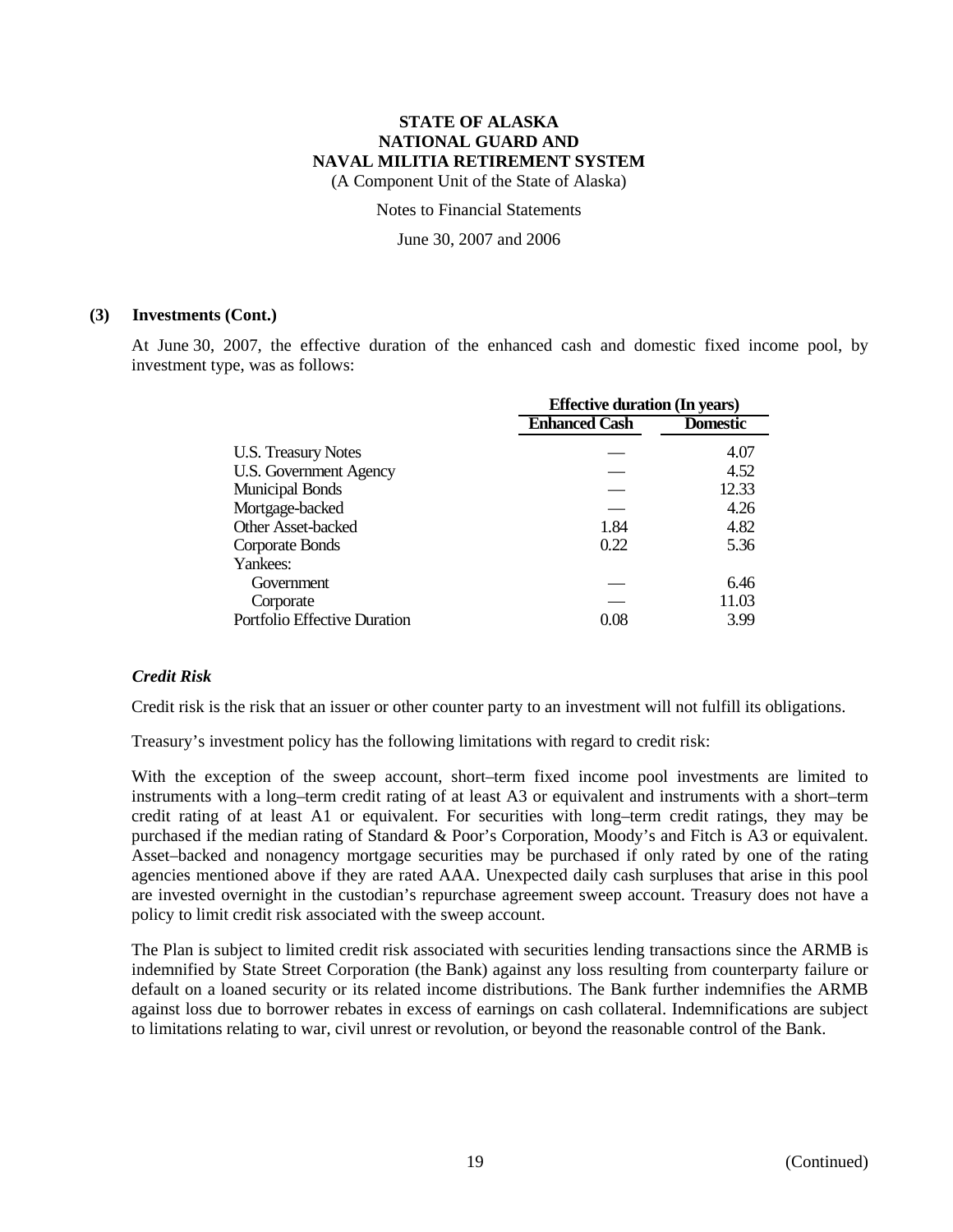(A Component Unit of the State of Alaska)

Notes to Financial Statements

June 30, 2007 and 2006

#### **(3) Investments (Cont.)**

The ARMB's investment policy has the following limitations with regard to credit risk:

Domestic fixed income:

Commercial paper must carry a rating of at least A1 or equivalent;

Corporate debt securities must be investment grade;

 Corporate, asset–backed and nonagency mortgage securities must be investment grade. I nvestment grade is defined as the median rating of Standard & Poor's Corporation, Moody's and Fitch. Asset–backed and non-agency mortgage securities may be purchased if only rated by one of these agencies if they are rated AAA. Corporate bonds may be purchased if rated by two of these agencies.

Domestic and international equity:

Corporate debt obligations must carry a rating of at least A or equivalent.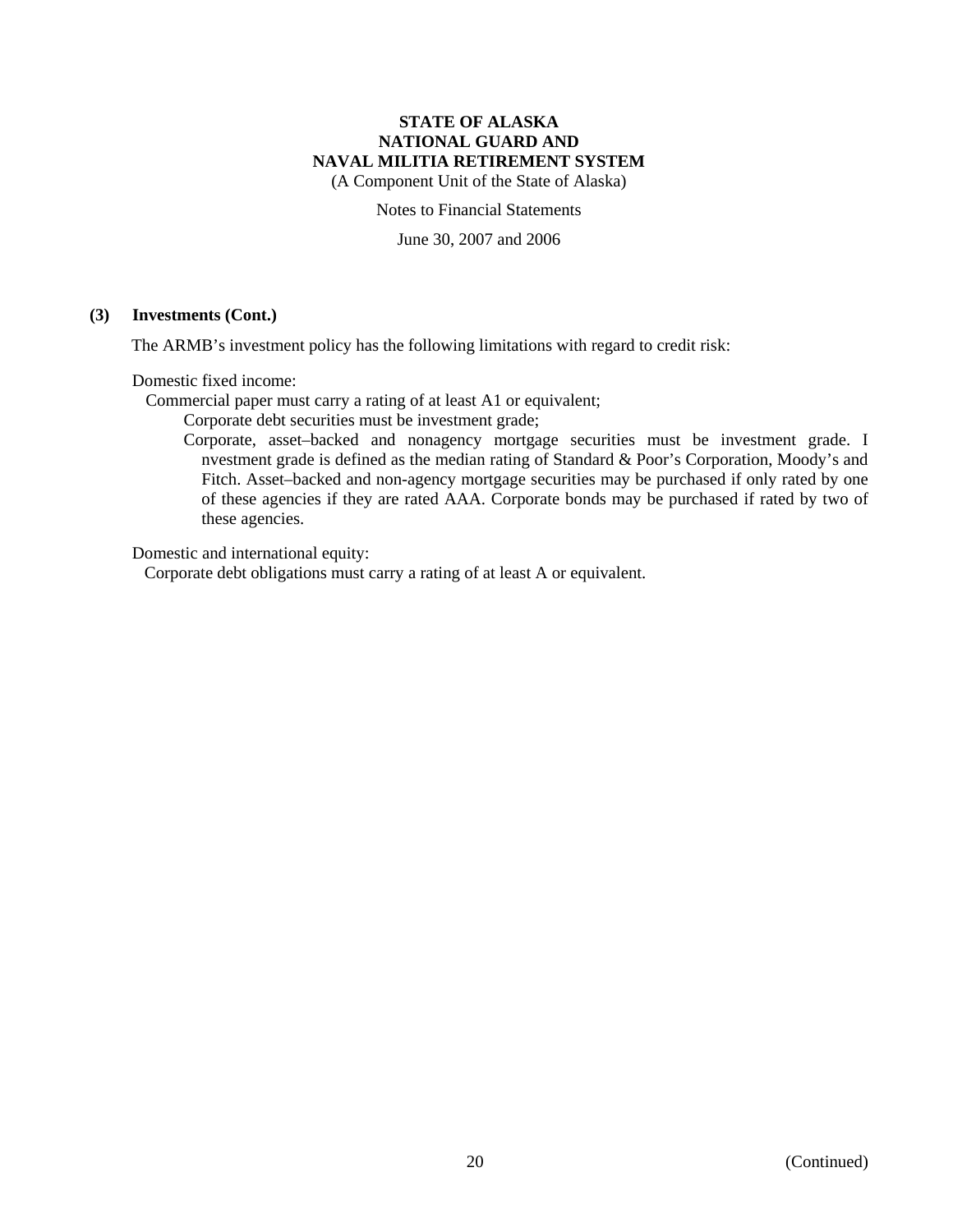(A Component Unit of the State of Alaska)

Notes to Financial Statements

June 30, 2007 and 2006

#### **(3) Investments (Cont.)**

At June 30, 2007, the Plan's investments consisted of securities with credit quality ratings issued by nationally recognized statistical rating organizations as follows (using Standard & Poor's Corporation rating scale):

|                               |                | <b>Defined Benefit</b> |                 |                                             |          |
|-------------------------------|----------------|------------------------|-----------------|---------------------------------------------|----------|
|                               |                |                        |                 | <b>Internally Managed Fixed income pool</b> |          |
|                               |                | <b>Short</b>           | <b>Enhanced</b> |                                             | Inter-   |
|                               | Rating $1$     | <b>Term</b>            | Cash            | <b>Domestic</b>                             | national |
| Overnight Sweep Account       | Not Rated      | 0.61%                  |                 |                                             |          |
| Short-term Investment Account | Not Rated      | 3.96                   |                 |                                             | 0.36     |
| <b>Commercial Paper</b>       | AA             | 1.88                   |                 |                                             |          |
| Commercial Paper              | $\overline{A}$ | 3.09                   |                 |                                             |          |
| <b>Commercial Paper</b>       | Not Rated      | 3.86                   |                 | 0.14                                        |          |
| U.S. Government Agency        |                |                        |                 |                                             |          |
| <b>Discount Notes</b>         | Not Rated      |                        |                 | 8.07                                        |          |
| U.S. Government Agency        | Not Rated      |                        |                 | 0.05                                        |          |
| Mortgage-backed               | <b>AAA</b>     | 6.50                   |                 | 51.10                                       |          |
| Mortgage-backed               | A              | 0.32                   |                 |                                             |          |
| Mortgage-backed (Agency)      | Not Rated      |                        |                 | 15.36                                       |          |
| Other Asset-backed            | <b>AAA</b>     | 40.98                  | 2.65            | 5.14                                        |          |
| Other Asset-backed            | AA             | 0.91                   |                 | 0.27                                        |          |
| Other Asset-backed            | A              | 6.34                   |                 | 0.09                                        |          |
| Other Asset-backed            | <b>BBB</b>     |                        | 1.00            | 0.74                                        |          |
| Other Asset-backed            | Not Rated      | 0.78                   |                 | 1.34                                        |          |
| <b>Municipal Bonds</b>        | AA             |                        |                 | 0.08                                        |          |
| Corporate Bonds               | <b>AAA</b>     | 1.97                   |                 | 1.89                                        | 25.92    |
| Corporate Bonds               | AA             | 15.13                  | 0.60            | 4.28                                        | 11.43    |
| Corporate Bonds               | A              | 8.31                   | 3.46            | 6.98                                        |          |
| Corporate Bonds               | <b>BBB</b>     |                        | 1.04            | 7.15                                        |          |
| Corporate Bonds               | Not Rated      |                        |                 | 1.03                                        | 0.28     |
| Yankees:                      |                |                        |                 |                                             |          |
| Government                    | <b>AAA-BBB</b> |                        |                 | 0.66                                        | 56.57    |
| Government                    | Not Rated      |                        |                 |                                             | 3.83     |
| Corporate                     | AA             | 3.09                   |                 |                                             |          |
| Corporate                     | A              | 1.75                   |                 | 1.47                                        |          |
| Corporate                     | <b>BBB</b>     |                        |                 | 0.61                                        |          |
| Corporate                     | Not Rated      | 0.52                   |                 | 0.30                                        |          |
| No Credit Exposure            |                |                        | 91.25           | (6.75)                                      | 1.61     |
|                               |                | 100.00%                | 100.00%         | 100.00%                                     | 100.00%  |

<sup>1</sup>Rating modifiers are not disclosed.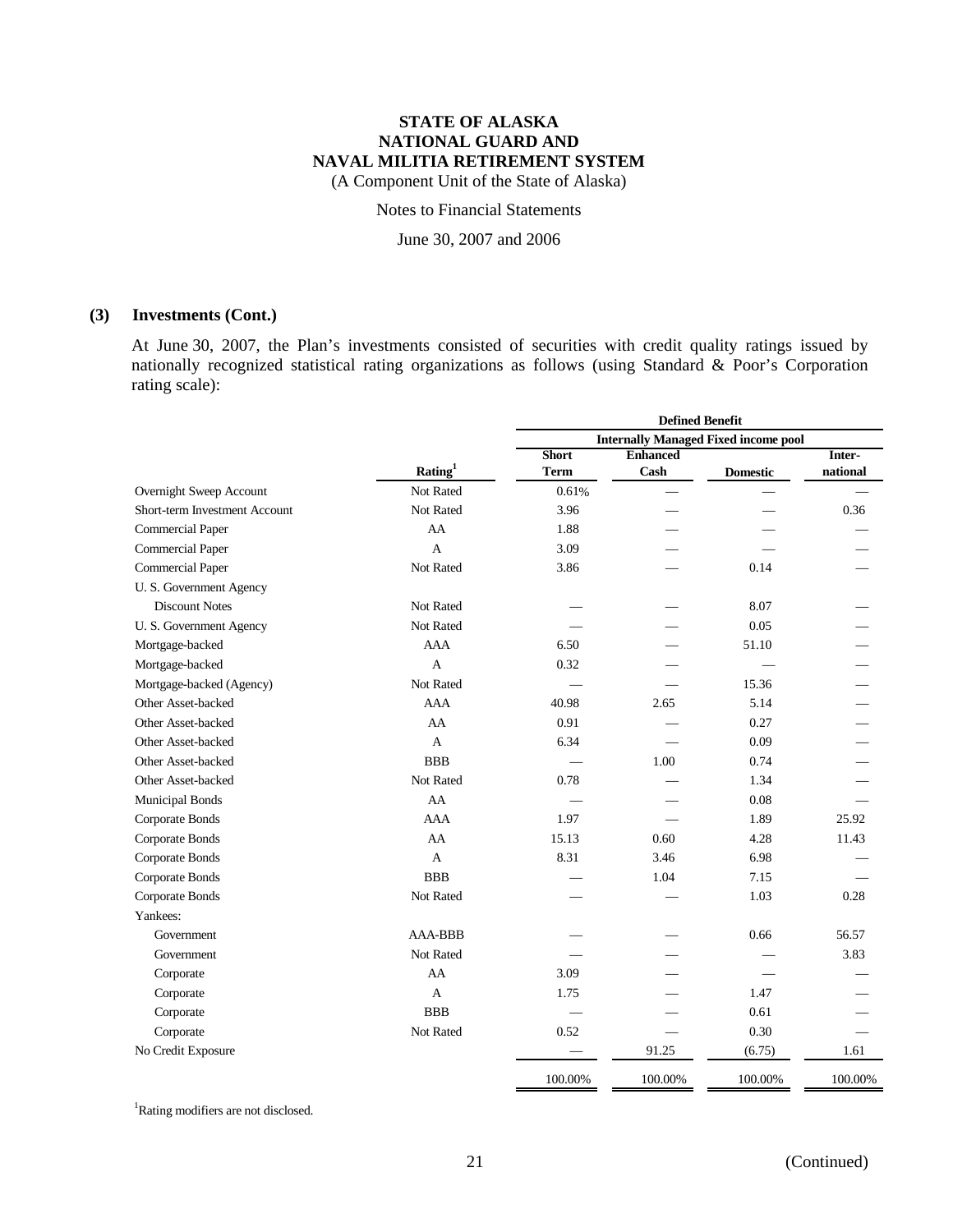(A Component Unit of the State of Alaska)

Notes to Financial Statements

June 30, 2007 and 2006

### **(3) Investments (Cont.)**

Securities lending collateral was invested in a registered 2(a)–7 money market fund that was not rated.

### *Custodial Credit Risk – Deposits*

Custodial credit risk is the risk that deposits may not be returned in the event of a bank failure. The ARMB does not have a policy in relation to custodial credit risk for deposits. At June 30, 2007, the Plan's investment had the following uncollateralized and uninsured deposits:

|                                  | Amount |
|----------------------------------|--------|
| <b>International Equity Pool</b> | 4,365  |

### *Foreign currency Risk*

Foreign currency risk is the risk that changes in exchange rates will adversely impact the fair value of an investment.

The ARMB's policy with regard to foreign currency risk in the international equity pool is to permit the Plan to hold up to fifteen percent of total investments in international equity.

At June 30, 2007, the Plan's investment in the international equity pool had exposure to foreign currency risk with the following deposits:

| <b>Currency</b>          |    | Amount      |
|--------------------------|----|-------------|
| <b>Australian Dollar</b> | S  | 424,119     |
| Canadian Dollar          |    | 2,683       |
| Euro Currency            |    | (1,161,135) |
| Hong Kong Dollar         |    | 541,671     |
| Japanese Yen             |    | 2,888,691   |
| New Taiwan Dollar        |    | 36          |
| New Zealand Dollar       |    | 8,639       |
| Norwegian Krone          |    | 139,688     |
| Pound Sterling           |    | 1,488,777   |
| Singapore Dollar         |    | 932         |
| South Korean Won         |    | 107         |
| Swedish Krona            |    | 80,545      |
| Swiss Franc              |    | 1,650       |
|                          | \$ | 4.416.403   |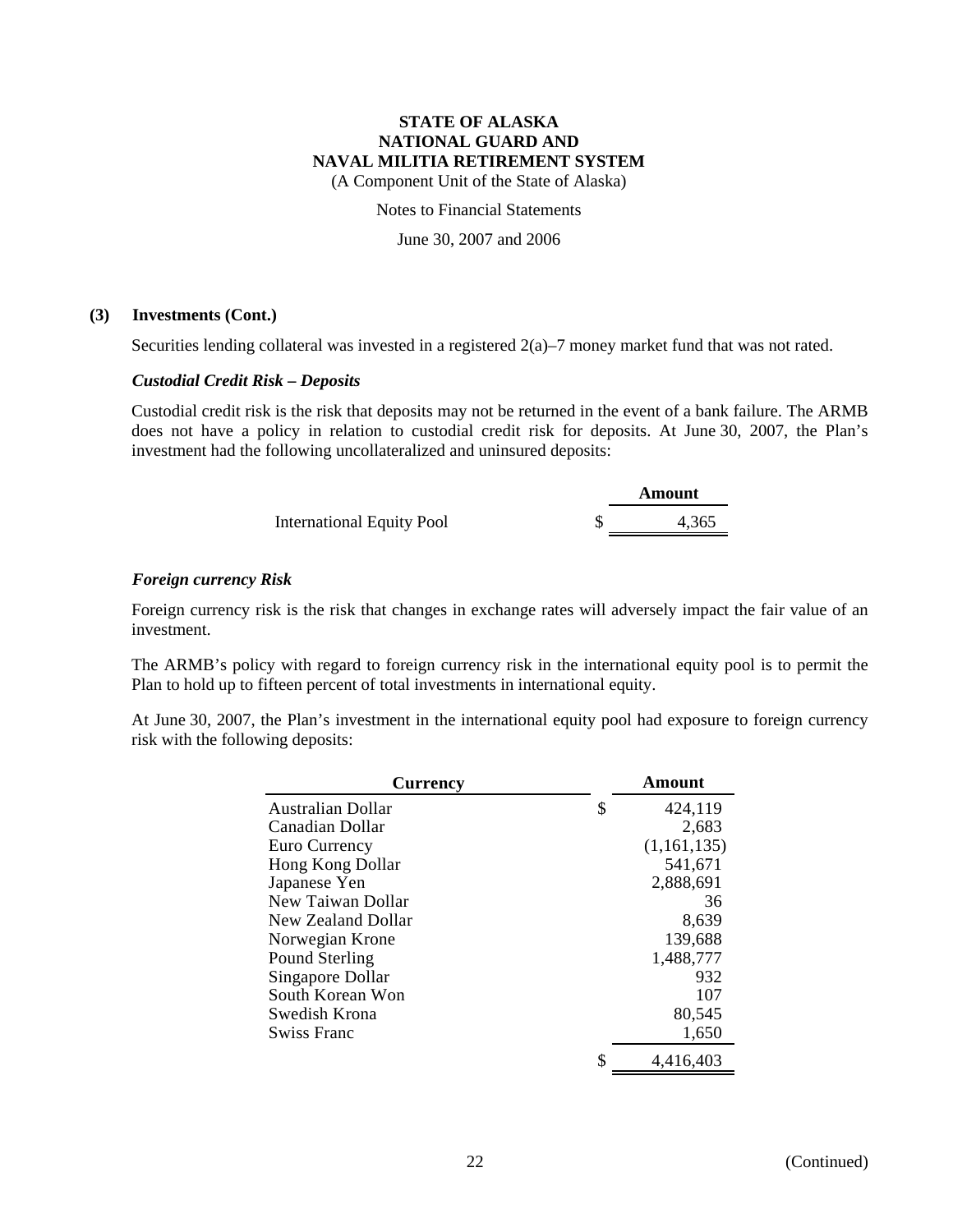(A Component Unit of the State of Alaska)

Notes to Financial Statements

June 30, 2007 and 2006

#### **(3) Investments (Cont.)**

At June 30, 2007, the Plan's investment in the international equity pool had exposure to foreign currency risk with the following investments:

| <b>Currency</b>          | <b>International</b><br><b>Equity Pool</b> |
|--------------------------|--------------------------------------------|
| <b>Australian Dollar</b> | \$<br>48,280                               |
| Canadian Dollar          | 43,296                                     |
| Danish Krone             | 2,463                                      |
| Euro Currency            | 807,347                                    |
| Hong Kong Dollar         | 30,924                                     |
| Japanese Yen             | 436,410                                    |
| New Taiwan Dollar        | 7,785                                      |
| New Zealand Dollar       | 8,777                                      |
| Norwegian Krone          | 16,776                                     |
| Pound Sterling           | 401,192                                    |
| Singapore Dollar         | 21,574                                     |
| South African Rand       | 1,661                                      |
| South Korean Won         | 32,499                                     |
| Swedish Krona            | 37,634                                     |
| Swiss Franc              | 135,423                                    |
|                          | \$<br>2,032,041                            |

#### *Concentration of Credit Risk*

Concentration of credit risk is the risk of loss attributed to the magnitude of a government's investment in a single issuer.

Treasury's policy with regard to concentration of credit risk for the Short-term Fixed Income Pool is to prohibit the purchase of more than five percent of the portfolio's assets in corporate bonds of any one company or affiliated group.

The ARMB's policy with regard to concentration of credit risk for the Domestic Fixed Income Pool is to prohibit the purchase of more than five percent of the portfolio's assets in corporate bonds of any one company or affiliated group.

At June 30, 2007, the Plan's invested assets were not invested in any one issuer more than 5%.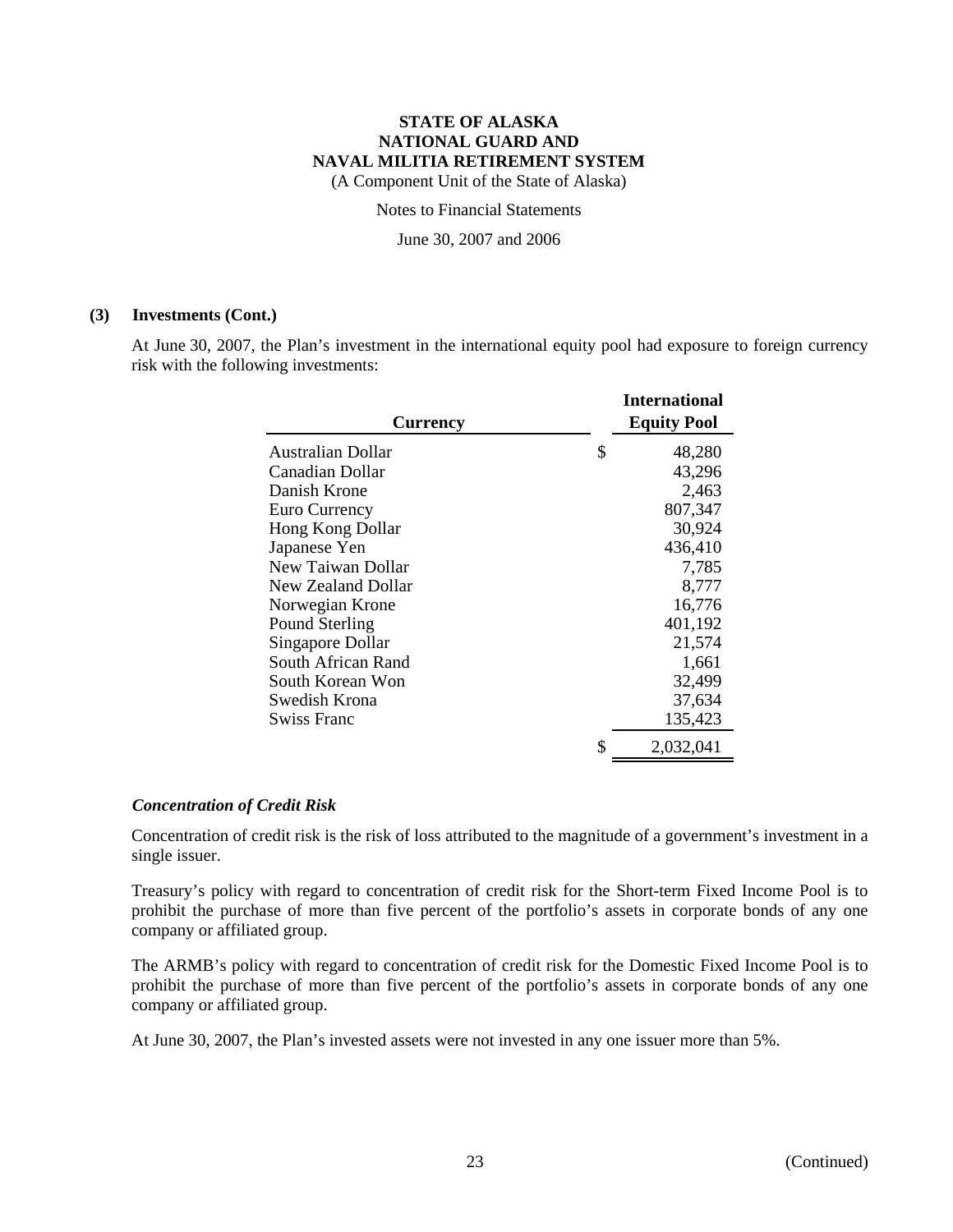(A Component Unit of the State of Alaska)

Notes to Financial Statements

June 30, 2007 and 2006

#### **(3) Investments (Cont.)**

The Plan's investments (including investments bought, sold, as well as held during the year) appreciated (depreciated) in value as follows for the years ending June 30:

|                            | 2007         | 2006       |
|----------------------------|--------------|------------|
| Domestic fixed income pool | \$<br>90.762 | (431, 454) |
| Domestic equity pool       | 911,226      | 342,545    |
| International equity pool  | 507,930      | 446,865    |
|                            | 1,509,918    | 357,956    |

### **(4) Foreign Exchange, Foreign Exchange Contracts and Off–Balance Sheet Risk**

The Plan's international equity pool's investment income includes the following at June 30:

|                                                 | 2007   | 2006     |
|-------------------------------------------------|--------|----------|
| Net realized gain (loss) on foreign currency    | 55.766 | (29,519) |
| Net unrealized gain on foreign currency         | 40     | 141      |
| Net realized gain on foreign exchange contracts | 320    | 334      |

The international equity pool includes foreign currency forward contracts to buy and sell specified amounts of foreign currencies at specified rates on specified future dates for the purpose of hedging existing security positions. The maturity periods for these contracts range from eight to one hundred and twenty– four days. The Plan had net unrealized gains (losses) with respect to such contracts, calculated using forward rates at June 30, as follows:

|                                            | 2007          | 2006           |
|--------------------------------------------|---------------|----------------|
| Contract sales<br>Less fair value          | 1.748<br>.737 | 3,912<br>3,923 |
| Net unrealized gains (losses) on contracts |               |                |

The counterparties to the foreign currency forward contracts consist of a diversified group of financial institutions. Credit risk exposure exists to the extent of nonperformance by these counterparties; however, the risk of default is considered to be remote. The market risk is limited to the difference between contractual rates and forward rates at the balance sheet date.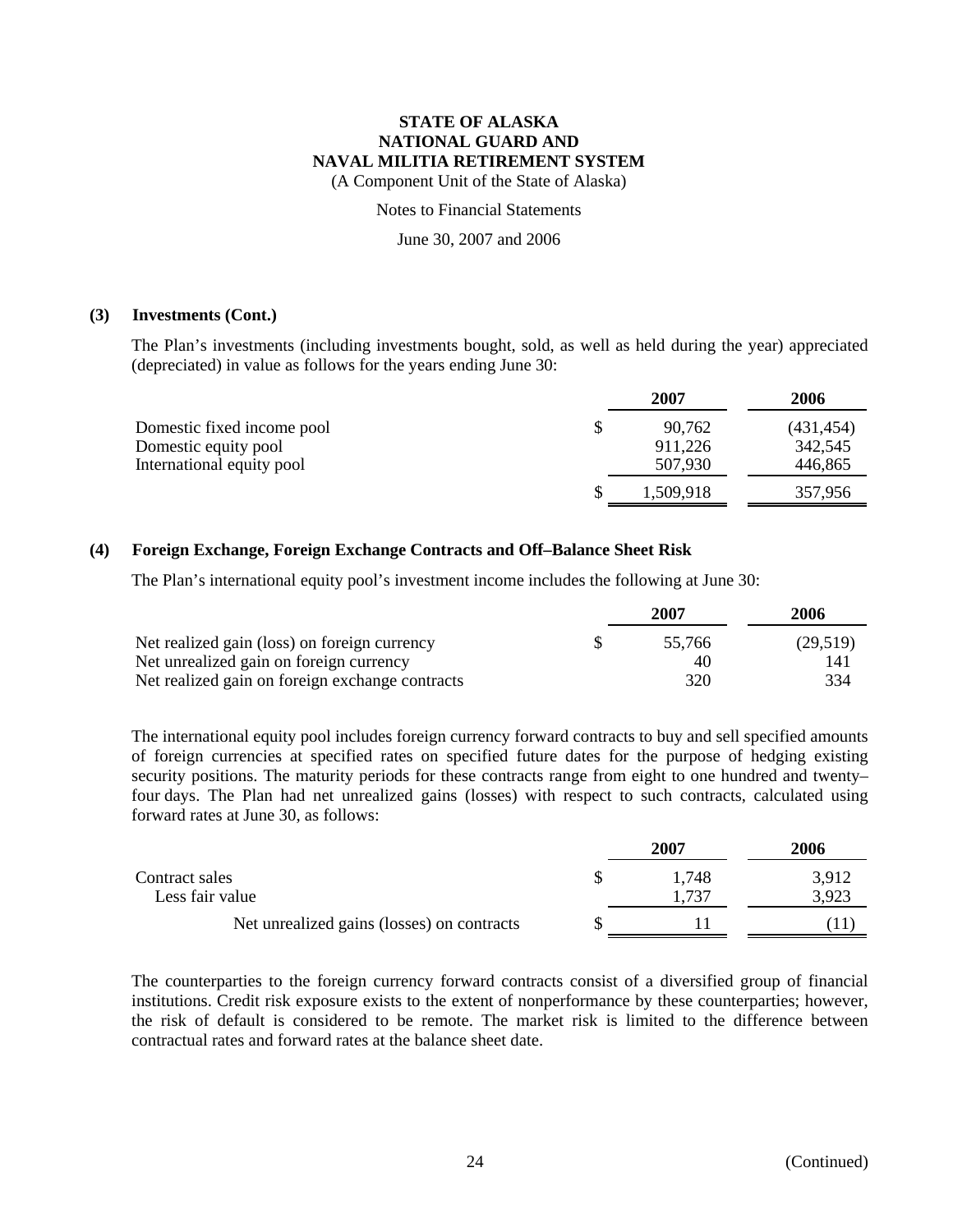(A Component Unit of the State of Alaska)

Notes to Financial Statements

June 30, 2007 and 2006

#### **(5) Commitments**

The ARMB entered into an agreement through an external investment manager to provide capital funding for a domestic equity limited partnership. At June 30, 2007, the Plan's invested asset's share of the unfunded commitment total \$12,159. This commitment can be withdrawn annually in December with ninety days notice.

### **(6) Securities Lending**

Alaska Statute 37.10.071 authorizes the ARMB to lend assets, under an agreement and for a fee, against deposited collateral of equivalent fair value. The ARMB has entered into an agreement with the Bank to lend equity and domestic fixed income securities. The Bank, acting as the ARMB's agent under the agreement, transfers securities to broker agents or other entities for collateral in the form of cash or securities and simultaneously agrees to return the collateral for the same securities in the future.

At June 30, 2007 and 2006, the fair value of securities on loan allocable to the Plan totaled \$1,845,930 and \$1,714,761, respectively. There is no limit to the amount that can be loaned and the ARMB is able to sell securities on loan. International equity security loans are collateralized at not less than 105% of their fair value. All other security loans are collateralized at not less than 102% of their fair value. Loaned securities and collateral is marked to market daily and collateral is received or delivered the following day to maintain collateral levels.

Cash collateral in the amount of \$1,804,387 is invested in a registered  $2(a)$ –7 money market fund which is valued at amortized cost, approximating fair value. Maturities of investments in the money market fund generally did not match the maturities of the loaned securities because the lending agreements are terminable at will. Securities collateral in the amount of \$93,256 may be pledged or sold upon borrower default. Since the ARMB does not have the ability to pledge or sell securities collateral unless the borrower defaults, they are not recorded on the financial statements. Securities on loan, cash collateral and cash collateral payable are recorded on the financial statements at fair value. The Bank, the Plan and the borrower receive a fee from earnings on invested collateral. The Bank and the Plan share a fee paid by the borrower for loans not collateralized with cash.

There is limited credit risk associated with the lending transactions since the Board is indemnified by the Bank against any loss resulting from counterparty failure or default on a loaned security or its related income distributions. The Bank further indemnifies the Board against loss due to borrower rebates in excess of earnings on cash collateral. Indemnifications are subject to limitation relating to war, civil unrest or revolution, or beyond the reasonable control of the Bank.

For the year ended June 30, 2007 and 2006, there were no losses incurred as a result of securities lending transactions and there were no significant violations of legal or contractual provisions or failures by any borrowers to return loaned securities.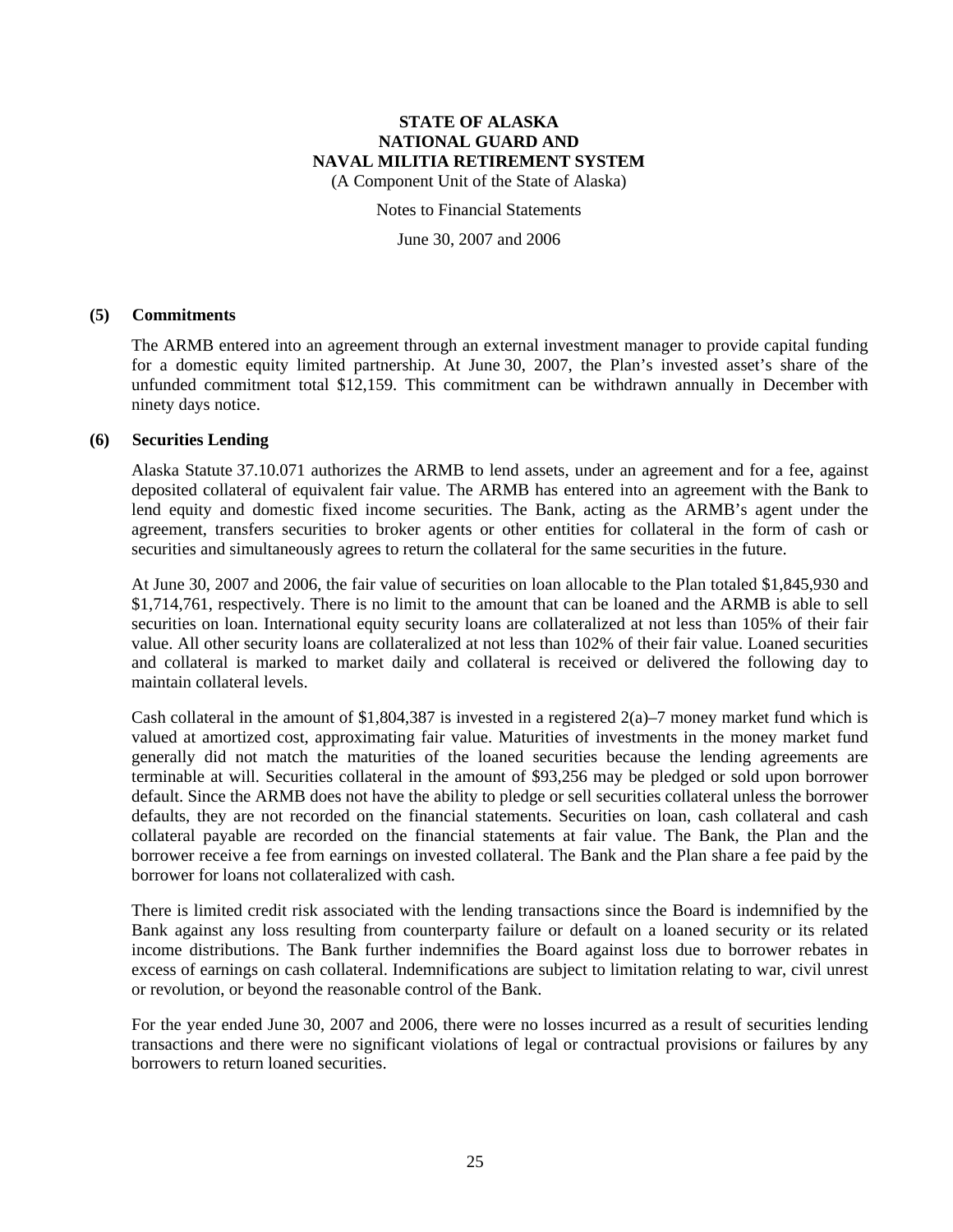(A Component Unit of the State of Alaska)

Required Supplementary Information

Schedule of Funding Progress

June 30, 2007

| <b>Actuarial</b><br>valuation<br>date as of<br>June 30 | <b>Actuarial</b><br>value of<br>plan assets | <b>Actuarial</b><br>accrued<br><b>liabilities</b><br>(AAL) | <b>Unfunded</b><br>actuarial<br>accrued<br><b>liabilities</b><br>(UAAL) | Funded<br>ratio | Covered<br>payroll | <b>UAAL</b> as a<br>percentage<br>of covered<br>payroll |
|--------------------------------------------------------|---------------------------------------------|------------------------------------------------------------|-------------------------------------------------------------------------|-----------------|--------------------|---------------------------------------------------------|
| 2002                                                   | 12.114.025                                  | 20.545.214                                                 | (8,431,189)                                                             | 59.0%           | N/A                | N/A                                                     |
| 2004                                                   | 13,391,055                                  | 19,749,305                                                 | (6,358,250)                                                             | 67.8            | N/A                | N/A                                                     |
| 2006                                                   | 15,587,569                                  | 25,457,589                                                 | (9,870,020)                                                             | 61.2            | N/A                | N/A                                                     |

See accompanying notes to required supplementary information and independent auditors' report.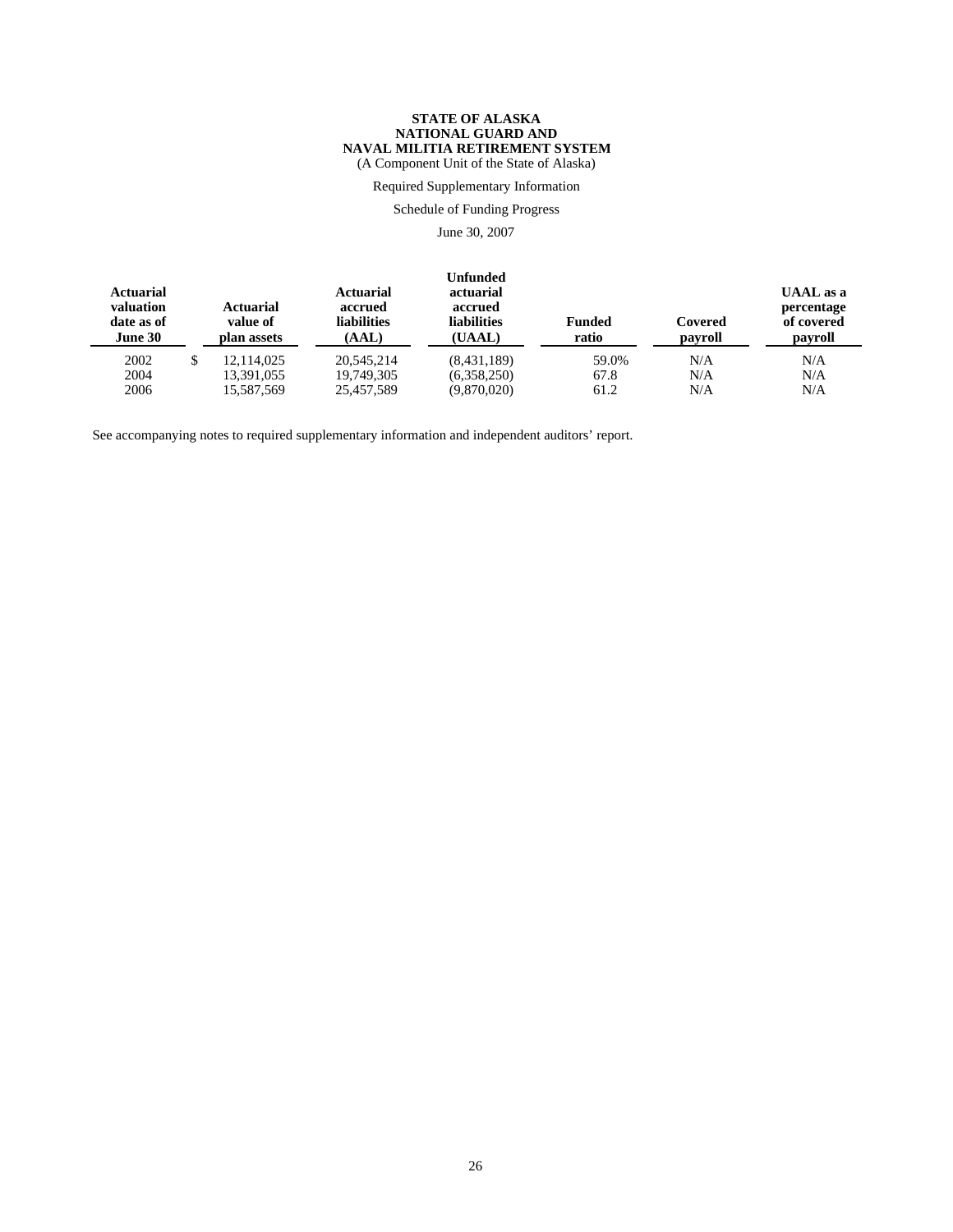(A Component Unit of the State of Alaska)

Required Supplementary Information

## Schedule of Employer Contributions

June 30, 2007

| Year ended<br>June 30 | <b>Actuarial</b><br>valuation<br>date as of<br><b>June 30</b> <sup>(1)</sup> | Annual<br>required<br>contribution | Annual<br>actual<br>contribution | Percentage<br>contributed |
|-----------------------|------------------------------------------------------------------------------|------------------------------------|----------------------------------|---------------------------|
| 2002                  | 1998                                                                         | \$<br>879,784                      | 879,800                          | 100.0%                    |
| 2003                  | 2000                                                                         | 1,322,502                          | 1,322,500                        | 100.0                     |
| 2004                  | 2000                                                                         | 1,322,502                          | 1,322,500                        | 100.0                     |
| 2005                  | 2002                                                                         | 2,025,257                          | 1,996,800                        | 99.0                      |
| 2006                  | 2002                                                                         | 2,025,257                          | 2,053,800                        | 101.0                     |
| 2007                  | 2004                                                                         | 1,737,406                          | 1,737,406                        | 100.0                     |
|                       |                                                                              |                                    |                                  |                           |

 $(1)$  Actuarial valuation related to annual required contribution for fiscal year.

See accompanying notes to required supplementary information and independent auditors' report.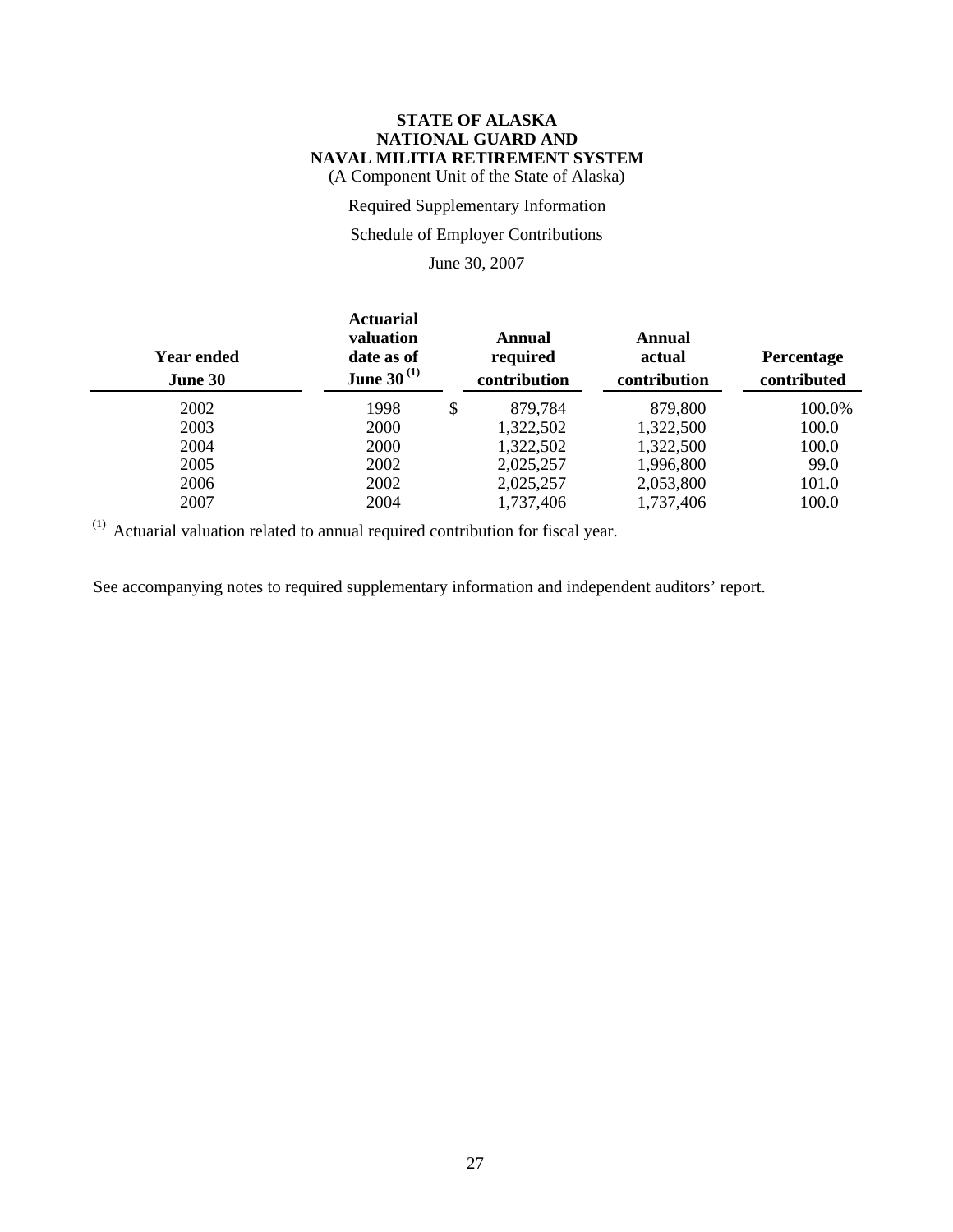(A Component Unit of the State of Alaska)

Notes to Required Supplementary Information

June 30, 2007 and 2006

#### **(1) Description of Schedule of Funding Progress**

Each time a new benefit is added which applies to service already rendered, an "unfunded actuarial accrued liability" is created. Laws governing the Plan require that these additional liabilities be financed systematically over a period of future years. Also, if actual financial experiences are less favorable than assumed financial experiences, the difference is added to the unfunded actuarial accrued liability.

#### **(2) Actuarial Assumptions and Methods**

The actuarial valuation was prepared by Buck Consultants. The significant actuarial assumptions used in the valuation as of June 30, 2006, are as follows:

- a. Actuarial cost method Entry Age Normal Actuarial Cost, unfunded actuarial accrued liability amortized over twenty years reduced by the average total military service of active members.
- b. Interest 7.25% per year, compounded annually, net of expenses.
- c. Mortality basis 1994 Group Annuity Mortality Basic Table for males and females, 1994 base year.
- d. Turnover assumed at 25% in the first year and at 8% in the second; both rates are independent of age. Turnover after the second year is assumed to follow the T–3 Table published in the Pension Actuary's Handbook.

| <u>Age</u> | Rate    |
|------------|---------|
| 30         | 0.04930 |
| 40         | 0.04041 |
| 50         | 0.02172 |

- e. Disability rate assumed to follow disability rates under the Group Long Term Disability policies, as given in the 1978 Society of Actuaries Study.
- f. Retirement age active members are assumed to retire after 20 years of service except if they complete 20 years of total military service before age 55, it is assumed that they will work one–half of the remaining years to age 55. Vested terminated members are assumed to retire at current age or age 50, whichever is later.
- g. Asset valuation effective June 30, 2006, the asset valuation method recognizes 20% of the investment gain or loss in each of the current and preceding four years. This method is initialized as of June 30, 2006 at market value and will be phased in over the next five years. Valuation assets are constrained to a range of 80% to 120% of the market value of assets.

The assumptions and methods, when applied in combination, fairly represent past and anticipated future experience of the Plan. The foregoing actuarial assumptions are based on the presumption that the Plan will continue. Were the Plan to terminate, different actuarial assumptions and other factors might be applicable in determining the actuarial present value of accumulated benefits.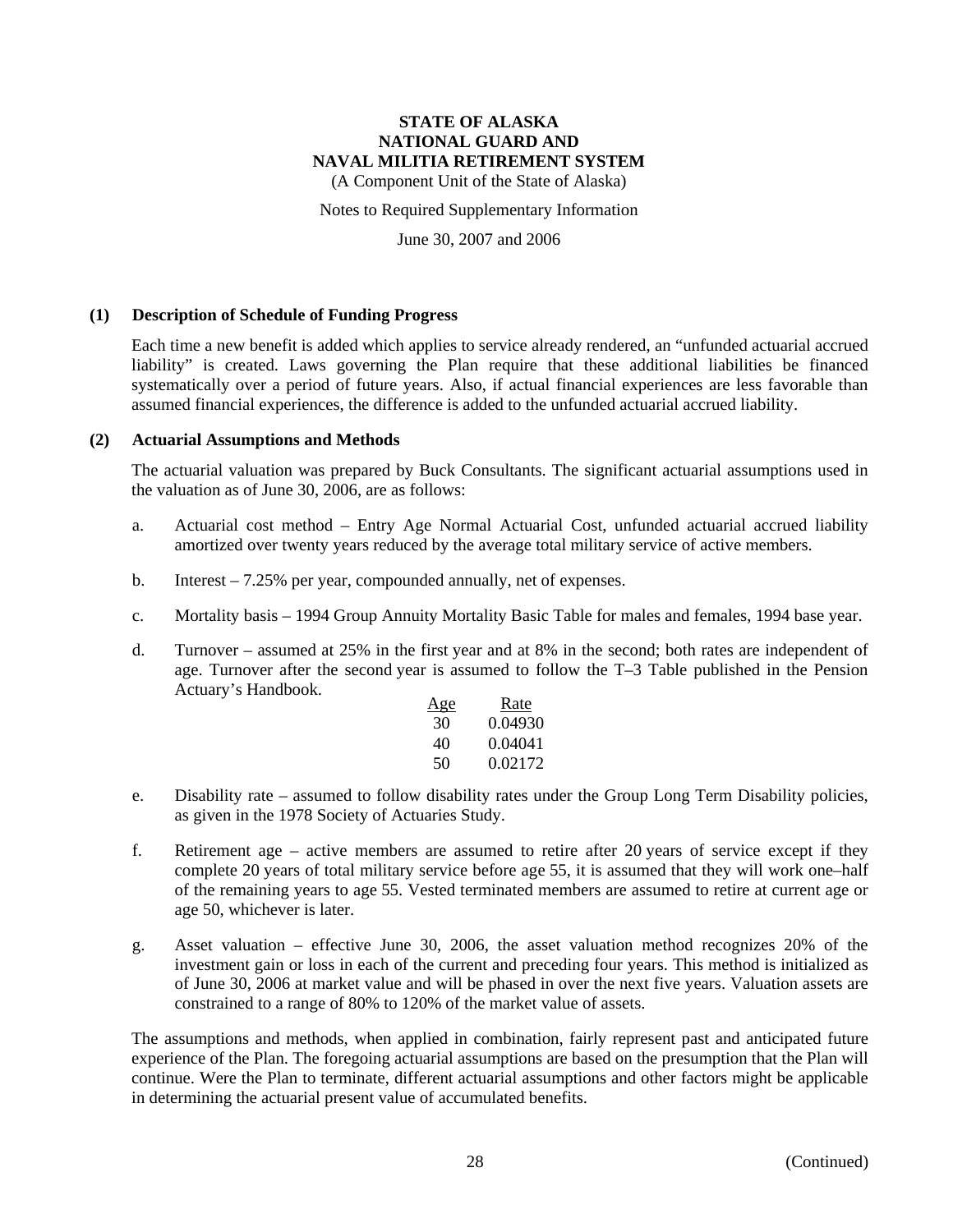(A Component Unit of the State of Alaska)

Notes to Required Supplementary Information

June 30, 2007 and 2006

### **(2) Actuarial Assumptions and Methods (Cont.)**

Effective June 30, 2006, there was a change in the actuarial cost methods. The cost method was changed from Projected Unit Credit to Entry Age Normal. The changes in assumptions were adopted by the Board during the October 2006 Board meeting.

### **Changes in Assumptions from the Last Actuarial Valuation – June 30, 2004 to June 30, 2006**

- (a) Actuarial cost method changed from the Projected Unit Credit Method to the Entry Age Normal Method.
- (b) Interest Rate changed from 8.25% to 7.25% per annum.
- (c) Retirement rates extended from an expected retirement age of 60 regardless of service to age 60 and 20 years of service.
- (d) Asset Valuation Method changed from using the market value of assets without smoothing of gains and losses to a five–year smoothing assets valuation method to be phased-in over the next five years with the first phase–in recognized during FY07.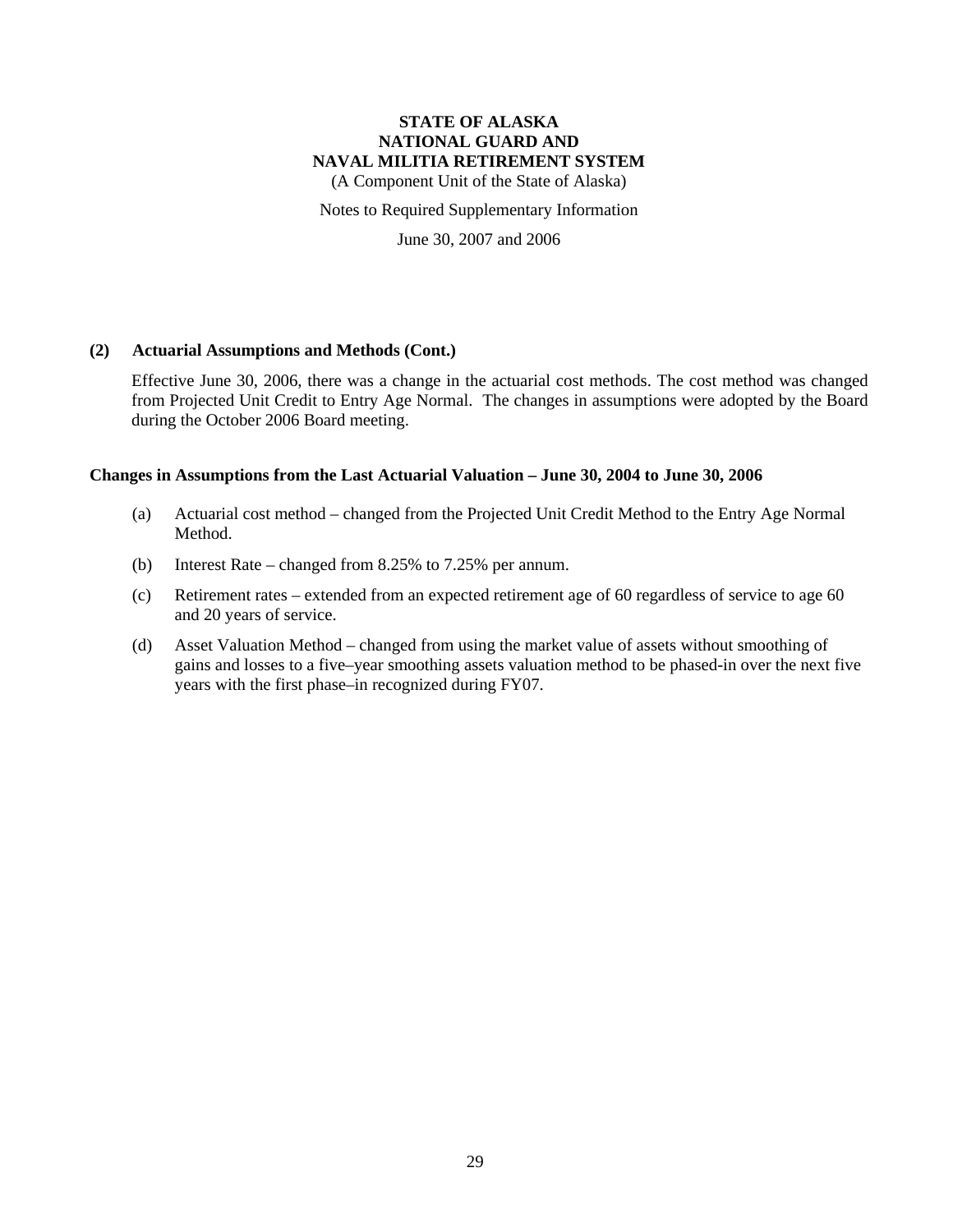#### **STATE OF ALASKA NATIONAL GUARD AND NAVAL MILITIA RETIREMENT SYSTEM** (A Component Unit of the State of Alaska)

Schedule of Administrative and Investment Deductions

Year ended June 30, 2007 with Summarized Financial Information for 2006

|                                    |                |                   | <b>Totals</b> |         |  |
|------------------------------------|----------------|-------------------|---------------|---------|--|
|                                    | Administrative | <b>Investment</b> | 2007          | 2006    |  |
| Personal services:                 |                |                   |               |         |  |
| Wages                              | \$<br>45,285   | 1,830             | 47,115        | 50,020  |  |
| <b>Benefits</b>                    | 26,755         | 853               | 27,608        | 25,827  |  |
| Total personal services            | 72,040         | 2,683             | 74,723        | 75,847  |  |
| Contractual services:              |                |                   |               |         |  |
| Accounting and Auditing            | 5,461          | 1,499             | 6,960         | 6,690   |  |
| Management and Consulting          | 23,309         | 20,178            | 43,487        | 40,696  |  |
| <b>Other Professional Services</b> | 21,615         |                   | 21,615        | 987     |  |
| Communications                     | 1,010          |                   | 1,010         | 1,260   |  |
| <b>Other Services</b>              | 22,677         | 18                | 22,695        | 17,771  |  |
| Advertising and Printing           | 31             |                   | 31            |         |  |
| Transportation                     | 62             |                   | 62            | 48      |  |
| <b>Securities Lending</b>          |                | 98,512            | 98,512        | 49,257  |  |
| Total contractual services         | 74,165         | 120,207           | 194,372       | 116,709 |  |
| Other:                             |                |                   |               |         |  |
| Travel                             | 59             |                   | 59            | 973     |  |
| Supplies                           | 2,338          |                   | 2,338         | 2,145   |  |
| Data Processing                    | 1,100          |                   | 1,100         |         |  |
| Equipment                          | 690            |                   | 690           |         |  |
| Total other                        | 4,187          |                   | 4,187         | 3,118   |  |
| Total administrative and           |                |                   |               |         |  |
| investment deductions              | \$<br>150,392  | 122,890           | 273,282       | 195,674 |  |

See accompanying independent auditors' report.